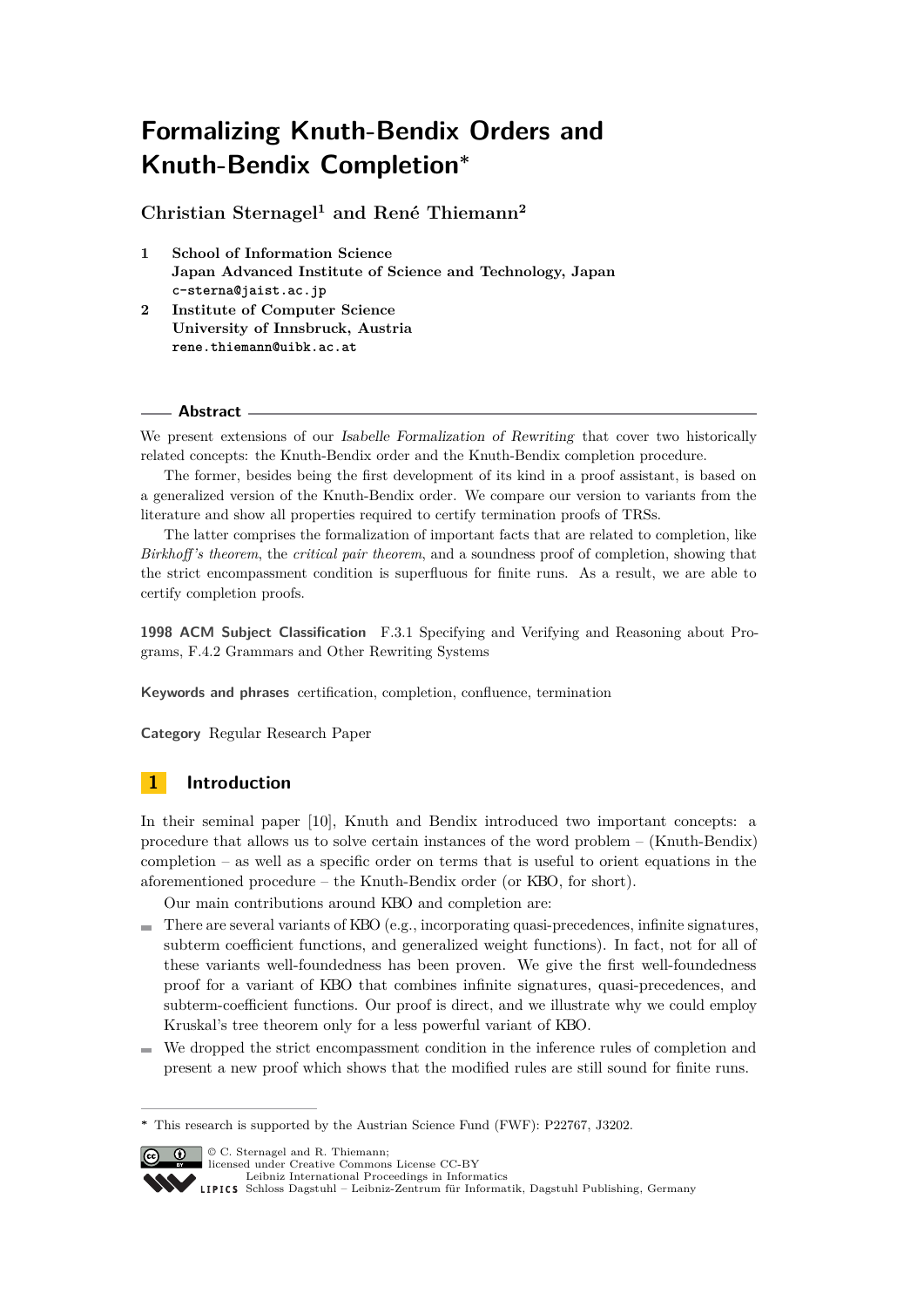- $\blacksquare$  All our results have been formalized with the proof assistant Isabelle/HOL [\[17\]](#page-14-1) as part of our library IsaFoR [\[25\]](#page-15-0). That is, we developed the first mechanized proofs of KBO, Birkhoff's theorem [\[3\]](#page-14-2), and completion.
- We extended our certifier CeTA [\[25\]](#page-15-0) (whose soundness is formally verified) by the facility to check completion proofs. For accepted proofs, CeTA provides a decision procedure for the word problem.

Note that most termination techniques, besides KBO, that are used by modern termination tools were already formalized in IsaFoR before. Our extensions further increase the percentage of termination proofs (generated by some termination tool) that can be certified and also enables the certification of completion proofs. Moreover, in its current state, IsaFoR covers most of the theorems in the first seven chapters of [\[1\]](#page-14-3) (only confluence beyond weak orthogonality and decision procedures for special cases like right-ground TRSs are missing), and hence significantly contributes to a full formalization of standard rewriting techniques for first-order rewrite systems.

Both IsaFoR and CeTA are freely available from [http://cl-informatik.uibk.ac.at/](http://cl-informatik.uibk.ac.at/software/ceta/) [software/ceta/](http://cl-informatik.uibk.ac.at/software/ceta/). The results of this paper are available in IsaFoR/CeTA version 2.10.

The paper is organized as follows: In Section [2,](#page-1-0) we present some preliminaries on term rewriting. Our results on KBO and its formalization are discussed in Section [3.](#page-2-0) Afterwards, in Section [4,](#page-7-0) we present our formalization of the critical pair theorem and the algorithm for certifying confluence. These results are required in Section [5,](#page-9-0) where we prove soundness of completion and illustrate how we certify completion proofs. Our formalization of Birkhoff's theorem is the topic of Section [6,](#page-12-0) before we conclude and discuss related work in Section [7.](#page-13-0)

#### <span id="page-1-0"></span>**2 Preliminaries**

We assume familiarity with rewriting, equational logic, and completion [\[1\]](#page-14-3).

In the sequel, let R denote an arbitrary binary relation. We say that R is *well-founded* if and only if there is no infinite sequence a, s.t.,  $a_1 R a_2 R a_3 R \cdots$ .

We call R *almost-full* if and only if all infinite sequences a contain indices  $j > i$ , s.t.,  $a_j R a_i$ . The same property is sometimes expressed by saying that all infinite sequences are *good*. (Note that every almost-full relation is reflexive.)

A binary relation  $\gtrsim$  that is reflexive and transitive, is a *quasi-order* (or *preorder*). The *strict part*  $\succ$  of  $\succ$  is defined by  $x \succ y = x \succ y \wedge y \not\subset x$ . Two elements x and y are *equivalent* if  $x \succeq y$  and  $y \succeq x$ . A quasi-order whose strict part is well-founded is called a *quasi-precedence*. (The "quasi" part of the name, stems from the fact that different elements may be equivalent.)

A *partial order*, denoted  $\succ$ , is a binary relation that is transitive and irreflexive. Its reflexive closure is denoted by  $\succeq$ . If  $\succeq$  is a quasi-order, then its strict part  $\succ$  is a partial order. In that case,  $\gtrsim$  =  $\succeq$  if and only if  $\succeq$  is antisymmetric. (This is in contrast to alternative definitions of partial orders that start from a quasi-order  $\succsim$  and additionally require antisymmetry; then we always have  $\succeq = \succeq$ .)

A *well-partial-order* (*well-quasi-order*) is a partial order  $\succ$  (quasi-order  $\succsim$ ), s.t.,  $\succeq (\succsim)$  is almost-full. For every well-partial-order  $\succ$  (well-quasi-orders  $\succsim$ ),  $\succ$  ( $\succ$ ) is well-founded.

A non-strict order  $\succsim$  is *compatible* with a strict order  $\succ$  if and only if  $\succsim \circ \succsim \subseteq \succ$ . We say that a list  $x_1, \ldots, x_m$  is a *superlist* of the list  $y_1, \ldots, y_n$  (or equivalently that  $y_1, \ldots, y_n$  is embedded in  $x_1, \ldots, x_m$ , written  $x_1, \ldots, x_m \trianglerighteq^* y_1, \ldots, y_n$ , if  $y_1, \ldots, y_n$  is obtained from  $x_1, \ldots, x_m$  by deleting elements (but not changing their order).

A *signature*  $\mathcal F$  is a set of *function symbols* (denoted by  $f, g, \ldots$  for non-constants and a, b, c, ... for constants). The set of *terms* over a signature  $\mathcal F$  and a set of variables  $\mathcal V$  is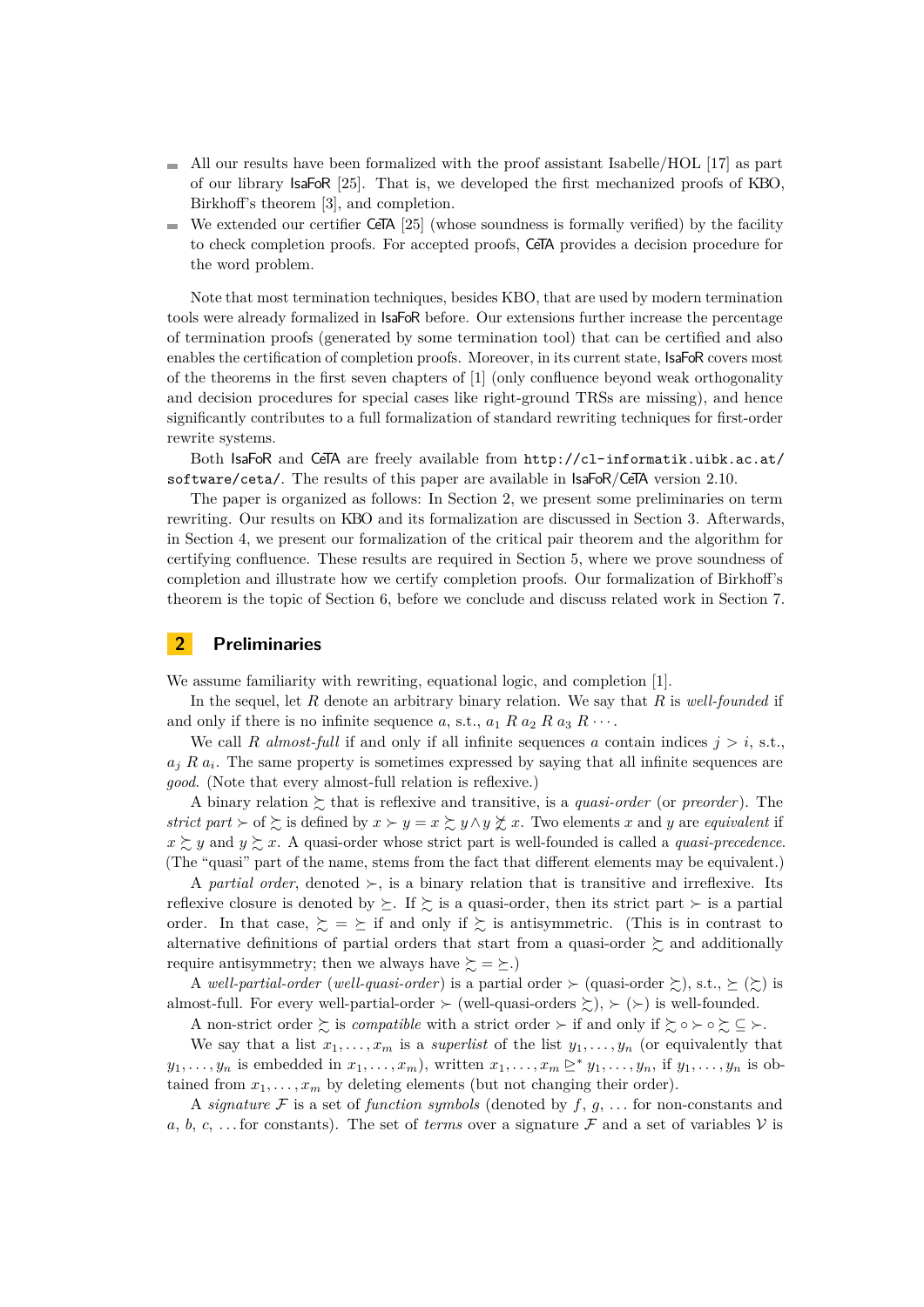denoted by  $\mathcal{T}(\mathcal{F}, \mathcal{V})$ . We write  $\mathcal{V}_{\text{mul}}(t)$  for the multiset of variables occurring in a term t. Let p be a position in a term t. Then  $t|_p$  denotes the subterm of t at position p and  $t[s]_p$  denotes the result of replacing the subterm of t at position p by the term s. We write  $s \triangleright t$  ( $s \triangleright t$ ) if t is a (proper) subterm of t. A *rewrite order* is an irreflexive and transitive order that is closed under contexts and closed under substitutions. For terms s and t from  $\mathcal{T}(\mathcal{F}, \mathcal{V})$  we call  $s \approx t$  an *equation*. An *equational system* (ES)  $\mathcal{E}$  is a set of equations.

Sometimes we orient an equation  $s \approx t$ , write  $s \to t$ , and call it a *rule*. Then for an ES  $\mathcal{E}$ we denote by  $\rightarrow \varepsilon$  the smallest relation that contains  $\varepsilon$  and is closed under contexts and substitutions. Let  $\rightarrow$  be a relation. We write  $(\rightarrow)^{-1}$  (or simply  $\leftarrow$ ) for the inverse of  $\rightarrow$ ,  $\leftrightarrow$ for  $\rightarrow \cup \leftarrow$ , and  $\rightarrow^*$  for the reflexive and transitive closure of  $\rightarrow$ .

An ES E is called a *term rewrite system* (TRS) if all equations are rules. A TRS R is *terminating* if  $\rightarrow_{\mathcal{R}}$  is well-founded, and *(locally)* confluent if  $(\mathcal{R} \leftarrow \rightarrow_{\mathcal{R}} \subseteq \rightarrow_{\mathcal{R}}^* \rightarrow_{\mathcal{R}}^* \leftarrow)$  $\mathcal{R}^* \leftarrow \mathcal{R} \subseteq \mathcal{R}^* \setminus \mathcal{R}^*$ . A term s is in  $(\mathcal{R}$ -)normal form if there is no term t with  $s \to_{\mathcal{R}} t$ . We write  $s \downarrow_{\mathcal{R}}$  for an R-normal form of a term s, i.e., some term t such that  $s \to_{\mathcal{R}}^* t$  and t is in normal form. Terms s and t are  $(R-)joinable$  if  $s \to_R^* \cdot_R^* \leftarrow t$ , and  $(\mathcal{E})$ convertible if  $s \leftrightarrow_{\mathcal{E}}^* t$ . A TRS R and an ES E are *equivalent* if  $\leftrightarrow_{\mathcal{E}}^* = \leftrightarrow_{\mathcal{R}}^*$ , i.e., their respective equational theories coincide.

We call  $(s, t)$  a *critical pair* of a TRS  $\mathcal R$  if and only if there are two (not necessarily distinct) variable renamed rules  $\ell_i \to r_i$ ,  $i = 1, 2$  (without common variables) and a position p in  $\ell_1$  such that  $\theta$  is an mgu of  $\ell_1|_p$  and  $\ell_2$ ,  $\ell_1|_p$  is not a variable,  $s = r_1\theta$ , and  $t = \ell_1\theta[r_2\theta]_p$ .

An F*-algebra* A consists of a non-empty set A (the *carrier*) and an *interpretation*  $I: \mathcal{F} \to A^* \to A$ . For each  $\mathcal{F}\text{-algebra } \mathcal{A} = (A, I)$ , and each *variable assignment*  $\alpha: \mathcal{V} \to A$ , we define the *term evaluation*  $[\cdot]_{\alpha}^{\mathcal{A}} : \mathcal{T}(\mathcal{F}, V) \to A$  as  $[x]_{\alpha}^{\mathcal{A}} = \alpha(x)$  and  $[f(t_1, \ldots, t_n)]_{\alpha}^{\mathcal{A}} =$  $I(f)([t_1]_{\alpha}^{\mathcal{A}}, \ldots, [t_n]_{\alpha}^{\mathcal{A}})$ . We drop  $\mathcal A$  whenever it is clear from the context.

An F-algebra A is a *model* of an equation  $s \approx t$  if for each variable assignment  $\alpha$  the equality  $[s]_{\alpha} = [t]_{\alpha}$  is holds. If every *F*-algebra that is a model of all equations in  $\mathcal{E}$  also is a model of  $s \approx t$ , we write  $\mathcal{E} \models s \approx t$  and say that  $s \approx t$  *follows from*  $\mathcal{E}$ . The relation  $\models$  is called *semantic entailment*.

#### <span id="page-2-0"></span>**3 Knuth-Bendix Order**

We start by presenting our definition of KBO as it is formalized in IsaFoR in the files KBO.thy and KBO\_Impl.thy. It comes in the form of two mutually recursive functions which define the strict order  $\succ_{\text{kbo}}$  and the compatible non-strict order  $\succ_{\text{kbo}}$ . The mutual dependency is created by the lexicographic extension of two compatible orders: each of  $\succ^{\text{lex}}_{\text{kbo}}$  and  $\succ^{\text{lex}}_{\text{kbo}}$ require both  $\succ_{\text{kbo}}$  and  $\succ_{\text{kbo}}$  in their definition.

**▶ Definition 3.1** (Knuth-Bendix Order). Let  $\succeq$  be a quasi-precedence,  $w_0 \in \mathbb{N} \setminus \{0\}$ , and  $w : \mathcal{F} \to \mathbb{N}$ . Further, let w be *admissible*, i.e.,  $w(c) \geq w_0$  for all constants c and, if  $w(f) = 0$ and f is unary, then f is of largest precedence, i.e.,  $f \gtrsim g$  for all g.

The weight function  $w$  is lifted to terms as follows.

$$
w(x) = w_0
$$
  

$$
w(f(t_1, \ldots, t_n)) = w(f) + \sum_{1 \le i \le n} w(t_i)
$$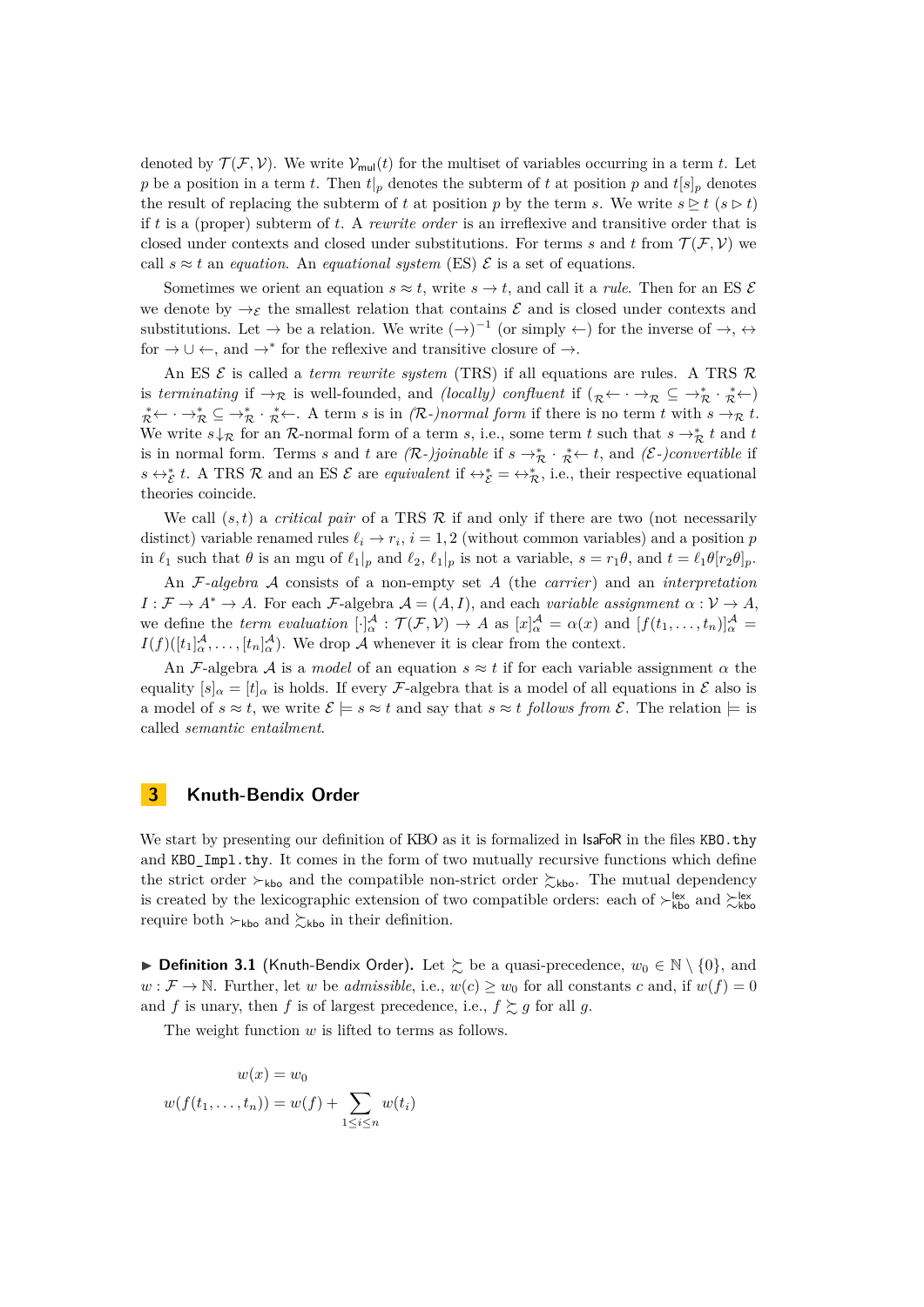| We define $s \succ_{\text{kbo}} t$ if and only if $\mathcal{V}_{\text{mul}}(s) \supseteq \mathcal{V}_{\text{mul}}(t)$ and $w(s) \geq w(t)$ |                |
|--------------------------------------------------------------------------------------------------------------------------------------------|----------------|
| and $w(s) > w(t)$                                                                                                                          | (weight)       |
| or $s = f(s_1, , s_m)$                                                                                                                     |                |
| and $t$ is a variable                                                                                                                      | $(fun-var)$    |
| or $t = g(t_1, , t_n)$                                                                                                                     |                |
| and $f \succ g$                                                                                                                            | (prec)         |
| or $f \gtrsim g$ and $(s_1, \ldots, s_m) \gtrsim_{\text{kbo}}^{\text{lex}} (t_1, \ldots, t_n)$                                             | $(\text{lex})$ |
| and $s \gtrsim_{\text{kbo}} t$ if and only if $\mathcal{V}_{\text{mul}}(s) \supseteq \mathcal{V}_{\text{mul}}(t)$ and $w(s) \geq w(t)$     |                |
| and $w(s) > w(t)$                                                                                                                          | (weight)       |
| or s is a variable                                                                                                                         |                |
| and $t$ is a variable                                                                                                                      | $(var-var)$    |
| or t is a constant and least(t)                                                                                                            | (least)        |
| or $s = f(s_1, , s_m)$                                                                                                                     |                |
| and $t$ is a variable                                                                                                                      | $(fun-var)$    |
| or $t = q(t_1, , t_n)$                                                                                                                     |                |
| and $f \succ g$                                                                                                                            | (prec)         |
| or $f \gtrsim g$ and $(s_1, \ldots, s_m) \gtrsim_{\text{kbo}}^{\text{lex}} (t_1, \ldots, t_n)$                                             | (lex-eq)       |

Here, *least* is a predicate that checks whether a constant  $c$  has weight  $w_0$  and is of least precedence among all constants with weight  $w_0$ , i.e.,  $\forall d$ .  $w(d) = w_0 \longrightarrow d \succsim c$ .

<span id="page-3-0"></span>The lexicographic extension,  $(s_1, \ldots, s_m) \succ_{\text{kbo}}^{\text{lex}} (t_1, \ldots, t_n)$  is defined by

$$
(\exists i\leq \min(m,n). \ s_i \succ_{\sf{kbo}} t_i \wedge (\forall jn \wedge (\forall j\leq n.\ s_j \succsim_{\sf{kbo}} t_j)), \ (\sf{lex-def})
$$

and its non-strict part  $(s_1, \ldots, s_m) \gtrsim_{\text{kbo}}^{\text{lex}} (t_1, \ldots, t_n)$  is defined similarly, except that  $m > n$ is replaced by  $m \geq n$ .

Note that due to the condition  $\mathcal{V}_{\text{mul}}(s) \supseteq \mathcal{V}_{\text{mul}}(t)$ , we have that s and t are the same variable in (var-var), and  $t$  is a variable occurring in  $s$  in (fun-var).

Before we give details of our formalization of KBO, we relate our definition to other definitions of KBO as in [\[6,](#page-14-4) [10,](#page-14-0) [14,](#page-14-5) [19,](#page-15-1) [30\]](#page-15-2).

**Non-strict Part.** In [\[6,](#page-14-4) [10,](#page-14-0) [14,](#page-14-5) [19,](#page-15-1) [30\]](#page-15-2) only the strict order  $\succ_{\text{kbo}}$ , without accompanying  $\succsim_{\text{kbo}}$ is defined. In lexicographic comparisons = is used instead of  $\gtrsim_{\text{kbo}}$ . However, the usage of  $\gtrsim_{kbo}$  leads to a more powerful variant of KBO, since  $\gtrsim_{kbo}$  is reflexive and thus, replacing = by  $\zeta_{\text{kbo}}$  can only enlarge  $\succ_{\text{kbo}}$ . Moreover, our (syntactic) definition of KBO can treat examples that have been used before to illustrate the power of non-syntactic definitions, where  $s \succ_{\text{kbo}} t$ for non-ground terms s and t is defined by  $s\sigma \succ_{\text{kbo}} t\sigma$  for all ground instances. Using our definition, we can orient the leading example  $g(x, a, b) \succ_{\text{kbo}} g(b, b, a)$  of [\[11\]](#page-14-6) by choosing  $w_0 = w(\mathsf{g}) = w(\mathsf{b}) = 1$ ,  $w(\mathsf{a}) = 2$ , and a precedence that makes all symbols equivalent.

**Quasi-Precedence.** In [\[6,](#page-14-4) [10,](#page-14-0) [14\]](#page-14-5) no quasi-precedences are allowed, i.e.,  $f \succeq g$  is replaced by  $f = g$  in (lex) and (lex-eq), which is clearly less powerful.

**Lexicographic-Extension.** Our definition of lexicographic extension allows comparisons where the decrease is due to a decrease in the lengths of the lists. Of course, this is only relevant for quasi-precedences [\[19,](#page-15-1) [30\]](#page-15-2), since otherwise the argument lists always have the same length. Whereas this kind of definition is also used in [\[19\]](#page-15-1), in [\[30\]](#page-15-2), a lexicographic decrease is only possible if at some position  $i \leq \min(m, n)$  there is a strict decrease.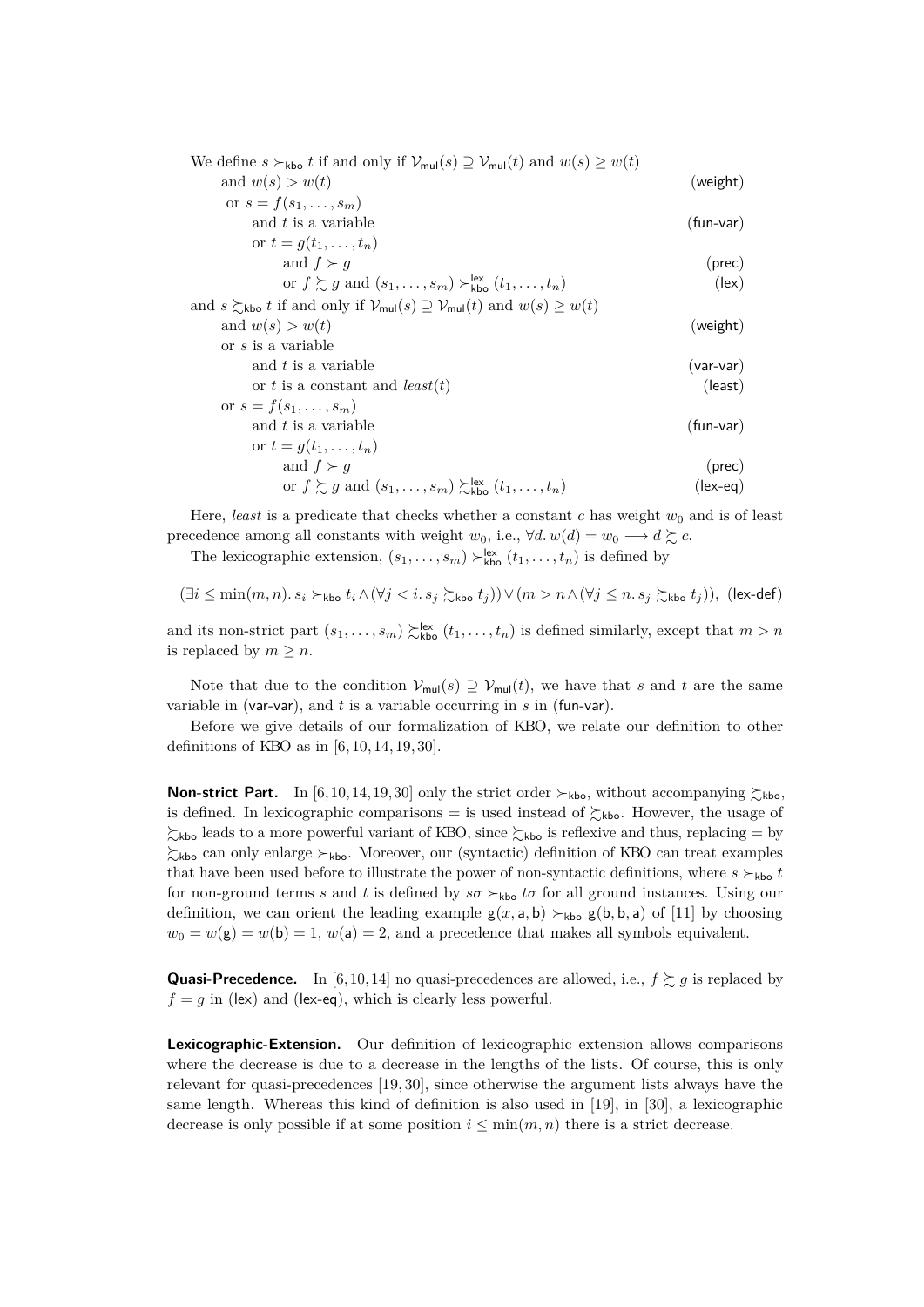However, this small change has an important impact: KBO as defined in [\[30\]](#page-15-2) is neither closed under substitutions nor does it have the subterm property; taking  $w_0 = w(\mathsf{a}) = 1$ ,  $w(f) = 0$  and a precedence where all symbols are equivalent, we have  $f(x) \succ_{\text{kbo}} x$ , but not  $f(a) \succ_{kbo} a$ , since (a)  $\neq_{kbo}^{lex}$  () for the definition of lexicographic extension of [\[30\]](#page-15-2).

**Infinite Signatures.** Our definition as well as [\[19,](#page-15-1) [30\]](#page-15-2) admit arbitrary, possibly infinite, signatures, whereas in  $[6, 10, 14]$  $[6, 10, 14]$  $[6, 10, 14]$ , only finite signatures are considered. However, neither  $[19]$ nor [\[30\]](#page-15-2) mention a solution to the problem that Kruskal's tree theorem cannot be easily applied: the result that every rewrite order containing the subterm relation is well-founded, only holds for finite signatures. Hence, a well-foundedness proof for their versions of KBO using infinite signatures is missing.

And indeed, it is questionable whether our definition of KBO on infinite signatures has all the desired properties: the lexicographic extension as defined in (lex-[def](#page-3-0)) does not preserve well-foundedness in general. Consider unbounded arities and take the lexicographic extension of the standard order on natural numbers. Then, we have  $(1) >^{\mathsf{lex}} (0,1) >^{\mathsf{lex}} (0,0,1) \ldots$  If we bound arities for lexicographic comparisons, we do not achieve the subterm property: if  $w(f) = 0$  and all symbols have equal precedence, then  $f(g(a, \ldots, a)) \succ_{kbo} g(a, \ldots, a)$  can only be shown by proving  $(g(a, \ldots, a)) \succ_{kbo}^{lex} (a, \ldots, a)$ , i.e., for each g of arity n we require a successful comparison of lists of length 1 with lists of length  $n$ .

**Status Functions.** In contrast to [\[19\]](#page-15-1), we do not integrate a status function which decides how to compare argument lists. Thus, our definition of KBO is incomparable to the one in [\[19\]](#page-15-1). The reason for this omission is simple: We are not aware of any termination tool that uses KBO with status. Nevertheless, we do not expect severe difficulties for adding a status function, as we already did this in a formalization of the recursive path order [\[24\]](#page-15-3).

**Ordinal Weights.** Another generalization that we do not consider are weight functions over ordinal numbers [\[14\]](#page-14-5).

To summarize, we are not aware of any proof of well-foundedness for a KBO variant that allows quasi-precedences and infinite signatures. Moreover, the subterm property and closure under substitutions look interesting as they are not satisfied by the definition in [\[30\]](#page-15-2).

We now state all the desired properties that have been formalized for our version of KBO. Incidentally, we proved all these properties for a variant of KBO that also incorporates the subterm coefficient functions from [\[14\]](#page-14-5). That is, for each argument, we can specify how often it should be counted when computing weights and multisets of variables. E.g., for  $\Psi(f) = [2, 3]$ we compute the weight function w.r.t.  $\Psi$  as  $w^{\Psi}(f(t_1, t_2)) = w(f) + 2w^{\Psi}(t_1) + 3w^{\Psi}(t_2)$ , and the multiset of variables w.r.t.  $\Psi$  as  $\mathcal{V}_{\text{mul}}^{\Psi}(f(t_1, t_2)) = \mathcal{V}_{\text{mul}}^{\Psi}(t_1) \cup \mathcal{V}_{\text{mul}}^{\Psi}(t_1) \cup \mathcal{V}_{\text{mul}}^{\Psi}(t_2) \cup \mathcal{V}_{\text{mul}}^{\Psi}(t_2) \cup \mathcal{V}_{\text{mul}}^{\Psi}(t_1)$  $\mathcal{V}_{\text{mul}}^{\Psi}(t_2)$ . Since, for the proofs of the following properties, subterm coefficient functions did not pose any severe challenges, we omit them in the remainder to simplify our presentation.

**Lemma 3.2** (Properties of  $\succ_{kbo}$  and  $\succsim_{kbo}$ ).

- <span id="page-4-1"></span>**1.** *Every term has a weight not less than*  $w_0$ , *i.e.*,  $w(t) \geq w_0$  *for all t.*
- <span id="page-4-4"></span>**2.** *Strict KBO is irreflexive and non-strict KBO reflexive, i.e.,*  $t \neq_{\text{kbo}} t$  *and*  $t \geq_{\text{kbo}} t$  *for all* t.
- <span id="page-4-2"></span>**3.** *The non-strict part is an extension of the strict part, i.e.,*  $\succ_{\text{kbo}} \subseteq \succ_{\text{kbo}}$ .
- **4.** *KBO is closed under contexts, i.e.,*  $s \gtrsim_{\text{skbo}} t \rightarrow C[s] \gtrsim_{\text{skbo}} C[t]$  *for all s, t, and* C.
- <span id="page-4-0"></span>**5.** *A weak decrease from an argument implies a strict decrease from the overall term, i.e.,*  $s \succsim$ kbo  $t \longrightarrow f(\ldots, s, \ldots) \succ_{\text{kbo}} t$  *for all*  $f, s, and t$ .
- <span id="page-4-3"></span>**6.** *KBO has the* subterm property, *i.e.*,  $\rho \subseteq \varepsilon_{\text{kbo}}$ *. (We also have*  $\geq \varepsilon_{\text{kbo}}$ *)*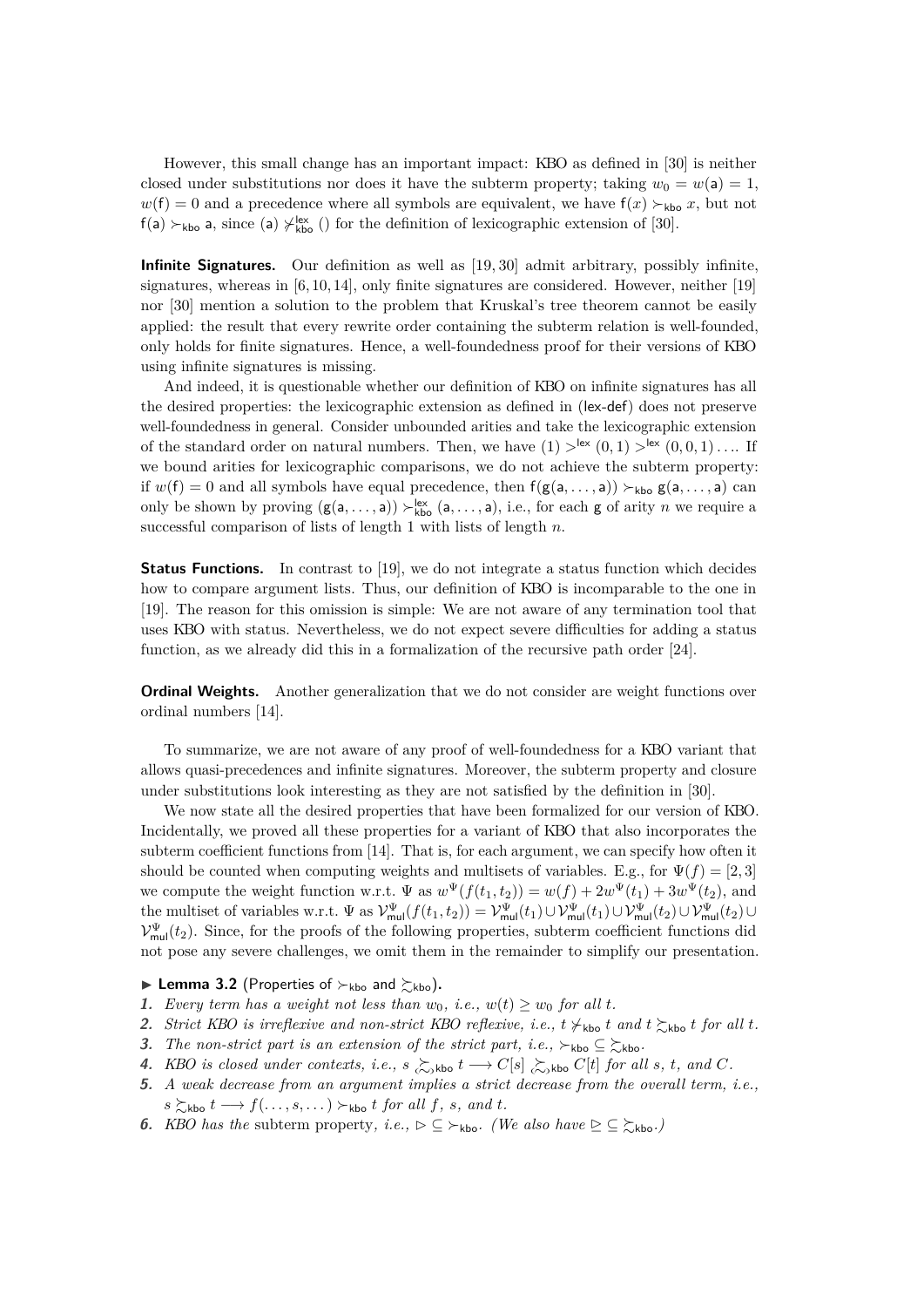- <span id="page-5-1"></span>**7.** *Every term is larger than a least constant, i.e., least(c)*  $\longrightarrow$  t  $\geq$  kbo c for all c and t.
- <span id="page-5-0"></span>**8.** *KBO is closed under substitutions, i.e.,*  $s \gtrsim_{\text{skbo}} t \to s\sigma \gtrsim_{\text{skbo}} t\sigma$  *for all* s, t, and  $\sigma$ .
- **9.** All combinations of  $\succ$ <sub>kbo</sub> and  $\succsim$ <sub>kbo</sub> are transitive, i.e.,  $\succsim$ <sub>kbo</sub>  $\circ \succsim$ <sub>kbo</sub>  $\sim \succsim$ <sub>kbo</sub>  $\circ \succsim$ <sub>kbo</sub> ⊆  $\succ$ kbo,  $\succ$ kbo ○  $\succsim$ kbo ⊆  $\succ$ kbo,  $and \succ$ kbo ○  $\succ$ kbo ⊆  $\succ$ kbo

**Proof.** We only present the proofs of the most interesting properties. All other proofs are provided in IsaFoR, file KBO.thy.

**[5.](#page-4-0)** This is the main auxiliary fact for proving the subterm property. We prove it by induction on t. If t is a variable x, then we have  $\mathcal{V}_{mul}(f(\ldots, s, \ldots)) \supseteq \mathcal{V}_{mul}(s) \supseteq \mathcal{V}_{mul}(x)$ , since  $s \succsim_{\text{kbo}} t = x$ , and  $w(f(\ldots, s, \ldots)) \geq w_0 = w(x)$  follows from [1](#page-4-1). Hence,  $f(\ldots, s, \ldots) \succ_{\text{kbo}} x$ by (fun-var). Otherwise, t is a term of the form  $g(t_1, \ldots, t_n)$  and  $s \geq \kappa$   $(g(t_1, \ldots, t_n))$ . Using  $s \succeq_{\text{kbo}} g(t_1, \ldots, t_n)$  we conclude that the conditions on the variables and weights are satisfied when comparing  $f(\ldots, s, \ldots)$  and  $g(t_1, \ldots, t_n)$ , e.g.,  $w(f(\ldots, s, \ldots)) \geq w(s) \geq$  $w(g(t_1, \ldots, t_n))$ . If  $w(f(\ldots, s, \ldots)) > w(g(t_1, \ldots, t_n))$  or  $f \succ g$  then we are done. Otherwise,  $w(f(\ldots, s, \ldots)) = w(s) = w(g(t_1, \ldots, t_n))$  which can only be the case when  $w(f) = 0$  and f is unary, i.e.,  $f(\ldots, s, \ldots) = f(s)$ . By admissibility, we conclude  $f \succsim g$  and since  $f \not\succ g$  we know  $g \gtrsim f$ , and hence, by transitivity of  $\gtrsim$  and admissibility, we know that  $g \gtrsim h$  for all symbols  $h$ . Then we consider the following cases:

- **case**  $(n = 0)$ . Then  $f(s) \succ_{\text{kbo}} g = g(t_1, \ldots, t_n)$  by (lex), since  $(s) \succ_{\text{kbo}}^{\text{lex}} ()$ . This is the part of the proof where the length comparisons of lists in  $\succ_{\text{kbo}}^{\text{lex}}$  play a crucial role.
- **case**  $(n \geq 1)$ . We know from  $s \succsim_{\text{kbo}} g(t_1, \ldots, t_n)$  that s cannot be a variable. So let  $\blacksquare$  $s = h(s_1, \ldots, s_m)$  for some h and  $s_1, \ldots, s_m$ . Since  $w(s) = w(g(t_1, \ldots, t_n))$  and  $g \succcurlyeq h$ we conclude  $s_1, \ldots, s_m \ge_{\text{kbo}}^{\text{lex}} t_1, \ldots, t_n$ . Using  $n \geq 1$  and **[3](#page-4-2)** we know that  $m \geq 1$  and  $s_1 \gtrsim_{\text{kbo}} t_1$ . Using the induction hypothesis, we conclude  $s = h(s_1, \ldots, s_m) \succ_{\text{kbo}} t_1$  and thus,  $(s) \succ_{\text{kbo}}^{\text{lex}} (t_1, \ldots, t_n)$  – and in this last comparison one can observe why we must not bound the lengths of the lists in (lex-[def](#page-3-0)). In combination with  $f \gtrsim g$  we conclude  $f(s) \succ_{\text{kbo}} g(t_1, \ldots, t_n)$  by (lex).

**[6.](#page-4-3)** From  $s \triangleright t$ , we first obtain a non-empty context such that  $s = C[t]$ . Then  $C[t] \succ_{\text{kbo}} t$ is shown by induction on C, with the help of [2](#page-4-4), [3](#page-4-2), and [5](#page-4-0). Afterwards, the result for  $s \ge t$ follows by **[2](#page-4-4)** and **[3](#page-4-2)**.

**[8.](#page-5-0)** We show  $(s \succsim_{k_{\text{bo}}} t \rightarrow s\sigma \succsim_{k_{\text{bo}}} t\sigma) \wedge (s \succsim_{k_{\text{bo}}} t \rightarrow s\sigma \succsim_{k_{\text{bo}}} t\sigma)$  to ensure closure under substitutions. The proof works by induction on  $s$  followed by a case analysis on  $t$ . Most of the proof is straight-forward, just note that we require **[7](#page-5-1)** (if the decrease is due to (least)) and  $\bf{6}$  $\bf{6}$  $\bf{6}$  (if the decrease is due to  $(\text{fun-var})$ ).

It remains to investigate well-foundedness of KBO. For finite signatures, this property follows from Kruskal's tree theorem, as  $\succ_{\text{kbo}}$  is a rewrite order which contains the strict subterm relation (and thus is a simplification order for finite signatures). Therefore, the definitions of KBO in [\[6,](#page-14-4) [10,](#page-14-0) [14\]](#page-14-5) are well-founded.

As shown in [\[16\]](#page-14-7), also for infinite signatures the tree theorem can be employed to show well-foundedness. However, this time the subterm property alone is not enough. Instead we need to regard homeomorphic embedding in the definition of simplification order. Given a relation  $\succ$ , *homeomorphic embedding* on terms, written  $\succ$ <sub>he</sub>, is defined inductively by the rules

$$
\frac{t \in t_1, \ldots, t_n}{f(t_1, \ldots, t_n) \succ_{\text{he}} t} \quad \frac{s \succ_{\text{he}} t \quad t \succ_{\text{he}} u}{s \succ_{\text{he}} u} \quad \frac{s \succ_{\text{he}} t}{C[s] \succ_{\text{he}} C[t]} \quad \frac{f \succ g \quad s_1, \ldots, s_m \geq^* t_1, \ldots, t_n}{f(s_1, \ldots, s_m) \succ_{\text{he}} g(t_1, \ldots, t_n)}
$$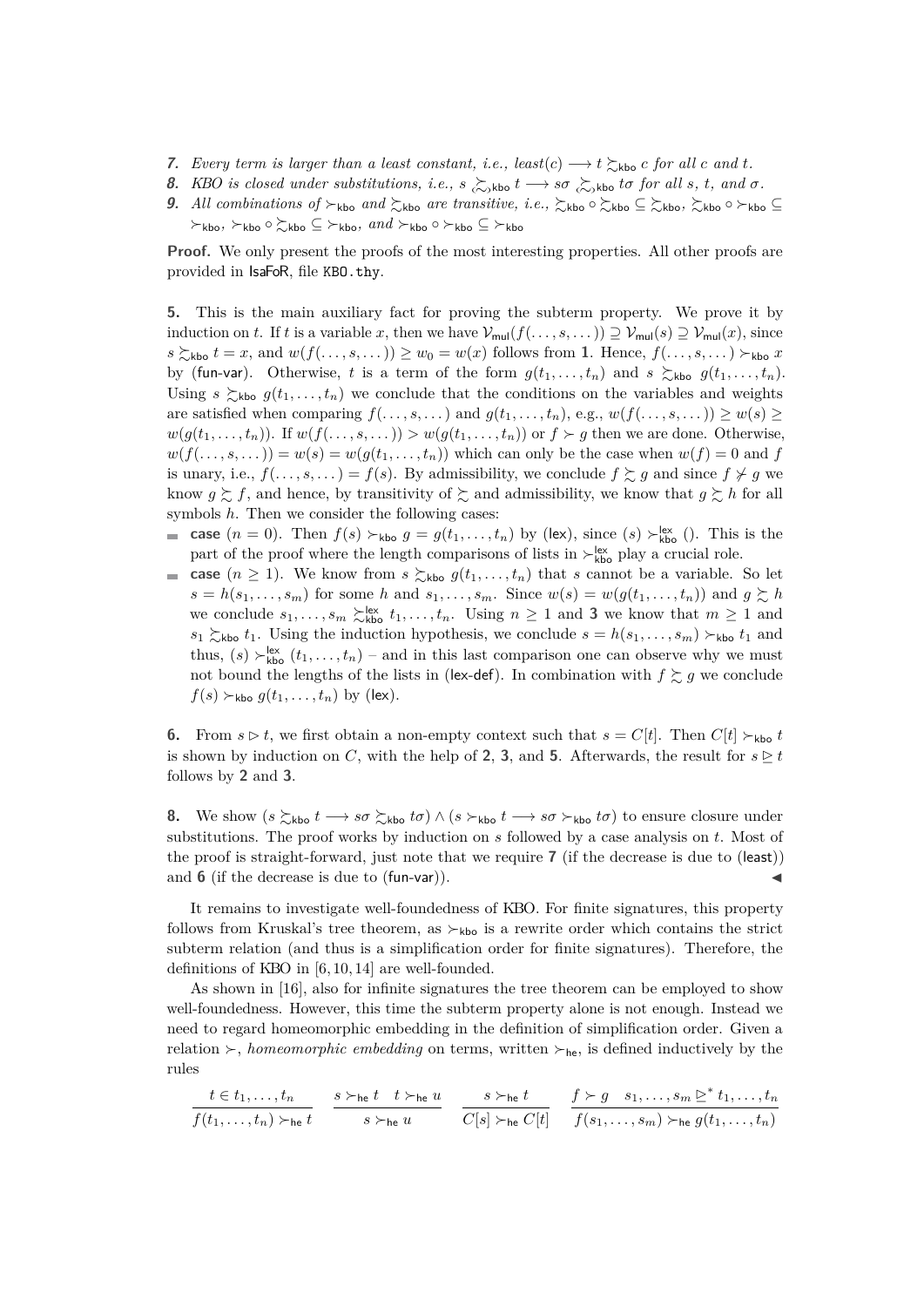<span id="page-6-0"></span>**If Theorem 3.3** (Kruskal's Tree Theorem). If  $\succ$  is a well-partial-order on the signature  $\mathcal{F}$ , *then*  $\succ_{he}$  *is a well-partial-order on the set of ground terms*  $\mathcal{T}(\mathcal{F})$ *.* 

**Proof.** A formalization of Theorem [3.3](#page-6-0) is given in [\[21\]](#page-15-4) and the proofs presented in [\[20\]](#page-15-5).

**Definition 3.4** (Simplification Order). A *simplification order* is a rewrite order R, s.t.,  $\succ_{he}$ is contained in R, for some well-partial-order  $\succ$ .

Every simplification order is well-founded. Thus, instead of proving well-foundedness of R directly, it suffices to show that R is a rewrite order that contains  $\succ_{he}$  for some well-partial-order  $\succ$ .

We were able to show (and formalize in Isabelle/HOL) the following theorem.

<span id="page-6-1"></span>**Findmer 1.5.** If  $\succ$  *is a well-partial-order, then*  $\succ$ <sub>kbo</sub> *is a simplification order (and thus well-founded).*

**Proof.** The proof of [\[16,](#page-14-7) Theorem 7.10] works also for our definition.

For definitions of KBO that are not based on a quasi-precedence (e.g., [\[16\]](#page-14-7)), the above theorem is enough to show that any KBO  $\succ_{\text{kbo}}$  over a well-founded partial order  $\succ$  is a simplification order. This can be seen as follows: every well-founded partial order  $\succ$ can be extended to a total well-order  $\succ'$  (i.e., a well-founded partial order that satisfies  $\forall x \, y \ldots x = y \lor x \succ' y \lor y \succ' x$ ; moreover, every total well-order is a well-partial-order.

I **Lemma 3.6.** *Every total well-order is a well-partial-order.*

**Proof.** Let  $\succ$  be a total well-order. Assume that it is not a well-partial-order (i.e., not almost-full). Then there is an infinite sequence a such that  $a_j \nless a_i$  for all  $j > i$ . By totality, we have  $a_i \succ a_j$  for all  $j > i$  and thus  $a_1 \succ a_2 \succ a_3 \succ \cdots$ , contradicting well-foundedness.

Furthermore, KBO is monotone w.r.t. the given precedence (i.e.,  $\succ \subseteq \succ'$  implies  $\succ_{\text{kbo}} \subseteq$  $\succ'_{\text{kbo}}$ ; thus, we can apply Theorem [3.5](#page-6-1) to obtain well-foundedness of  $\succ'_{\text{kbo}}$  and then, by  $\succ_{\sf kbo}$  ⊆  $\succ'_{\sf kbo}$ , conclude well-foundedness of  $\succ_{\sf kbo}$ .

Unfortunately, the same procedure is not applicable with our definition of KBO, since it does not seem to be monotone w.r.t. the given quasi-precedence, unless  $\succeq$  is antisymmetric and thus  $\succeq = \succeq$  (and we are back at not having a quasi-precedence).

Unfortunately, that means that Theorem [3.5](#page-6-1) is not relevant for termination tools, since those typically provide some quasi-precedence, but do not care, whether its strict part is a well-partial-order.

Besides the problems with quasi-precedences, further note that the proof of Theorem [3.5](#page-6-1) does not apply in the presence of subterm coefficient functions. Therefore, we also formalized a direct well-foundedness proof which has some similarities to [\[16\]](#page-14-7) and integrates all extensions: arbitrary signatures, quasi-precedences, and subterm coefficient functions (again, the last extension is only visible in IsaFoR).

#### $\triangleright$  **Theorem 3.7** (Well-Foundedness). *KBO is well-founded, i.e.,* SN( $\succ$ <sub>kbo</sub>).

**Proof.** Let *strong normalization of a term t*, written  $SN(t)$ , be the property that there is no infinite sequence  $t \succ_{\text{kbo}} t_1 \succ_{\text{kbo}} t_2 \succ_{\text{kbo}} \ldots$  Then it suffixes to show that for all terms s, we have  $SN(s)$ . Let s be an arbitrary but fixed term. We perform four inductions, labeled (I),  $(II)$ ,  $(III)$ , and  $(IV)$ .

The outermost induction (I) is on s. The variable case is easy as variables are normal forms w.r.t.  $\succ_{kbo}$ . For the non-variable case we have to show  $SN(s_1, \ldots, s_m) \longrightarrow$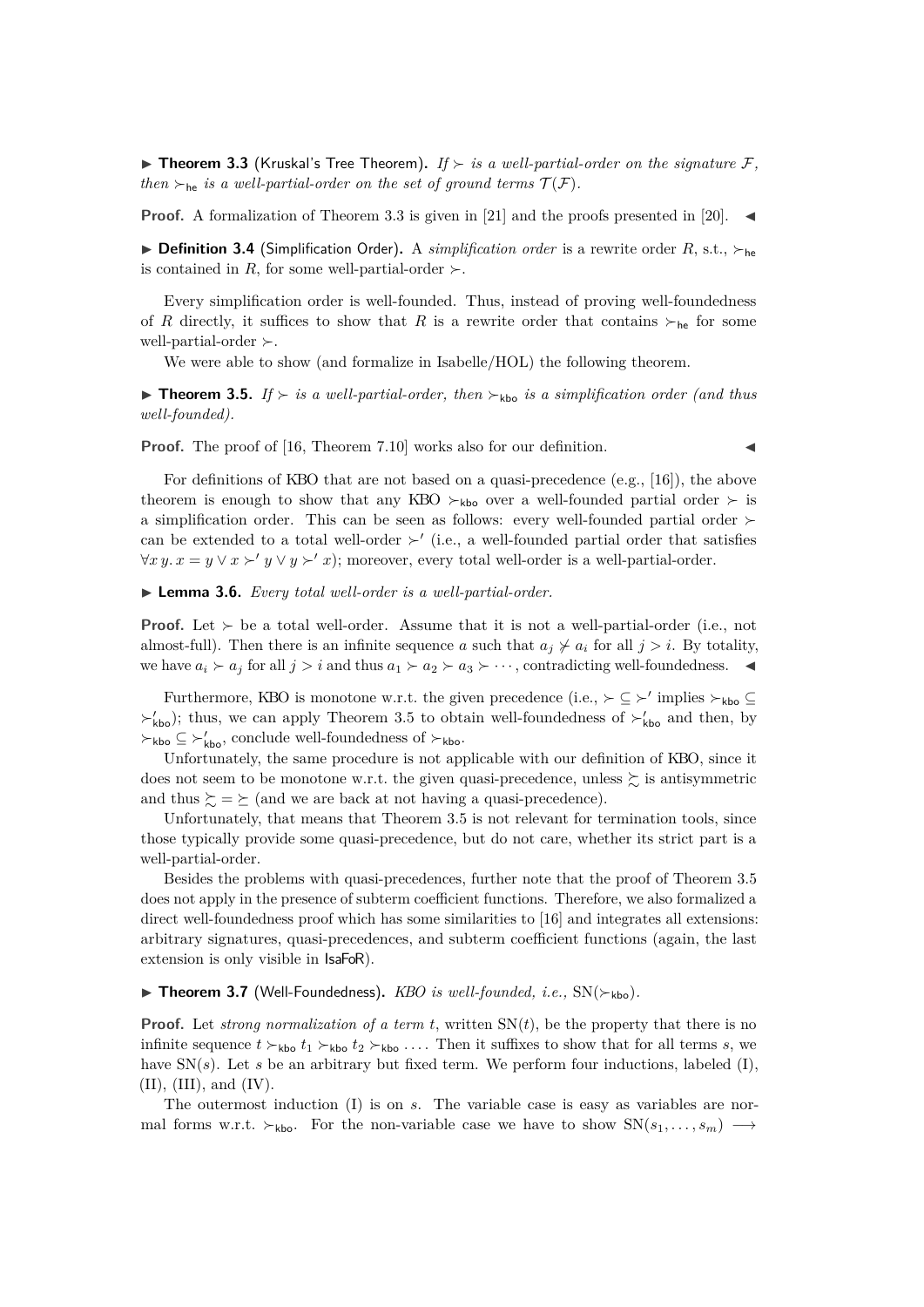$\text{SN}(f(s_1, \ldots, s_m))$  where  $\text{SN}(s_1, \ldots, s_m)$  abbreviates  $\forall s \in s_1, \ldots, s_m$ .  $\text{SN}(s)$ . This property is proven by induction (II) on f and  $s_1, \ldots, s_m$  where the induction relation compares the pairs  $(w(f(s_1, \ldots, s_m)), f)$  lexicographically, using the standard order  $>$  on natural numbers for the first component, and  $\succ$  to compare the function symbols in the second component.

In principle, we would like to add a third component to the lexicographic comparisons, where we compare the argument lists  $s_1, \ldots, s_m$  by  $\succ^{\text{lex}}_{\text{kbo}}$ . But  $\succ^{\text{lex}}_{\text{kbo}}$  is not necessarily wellfounded, as we did not bound the lengths of these lists. We bound the lengths in a further induction (III). To be more precise, once, we have to prove the property of induction (II) for some given f and  $s_1, \ldots, s_m$ , we define  $\succ_{\text{kbo}}^{\text{lexb}}$  as lexicographic extension of  $\succ_{\text{kbo}}$  where the lengths of all lists are bounded by  $w(f(s_1, \ldots, s_m))$  and where it is assumed that all elements in the lists are already strongly normalizing. Then indeed,  $\succ_{\text{kbo}}^{\text{lexb}}$  is strongly normalizing, so we can prove the following property by induction (III) on  $t_1, \ldots, t_n$  for all g w.r.t. the induction relation  $\succ^{\text{lexb}}_{\text{kbo}}$ .

<span id="page-7-1"></span>
$$
f \gtrsim g \longrightarrow w(f(s_1, \ldots, s_m)) \ge w(g(t_1, \ldots, t_n)) \longrightarrow SN(t_1, \ldots, t_n) \longrightarrow SN(g(t_1, \ldots, t_n))
$$
 (\*)

Clearly, once this property is proven, we can finish induction (II) by choosing  $q = f$  and  $t_1, \ldots, t_n = s_1, \ldots, s_m.$ 

To prove  $(\star)$ , we assume the preconditions of  $(\star)$  for some g and  $t_1, \ldots, t_n$  and have to show  $\text{SN}(g(t_1, \ldots, t_n))$ . To this end, we prove that all successors of  $g(t_1, \ldots, t_n)$  are strongly normalizing, i.e., for all u:  $g(t_1, \ldots, t_n) \succ_{\text{kbo}} u \longrightarrow SN(u)$ . This property we show by induction  $(IV)$  which is a structural induction on  $u$ .

There is nothing to show if u is a variable, so let  $u = h(u_1, \ldots, u_k)$ . Since  $g(t_1, \ldots, t_n) \succ_{\text{kbo}}$  $h(u_1, \ldots, u_k)$  we also know that  $g(t_1, \ldots, t_n)$  is larger than every element of  $u_1, \ldots, u_k$  using the subterm property and transitivity. Hence, using induction hypothesis (IV) we know  $SN(u_1, \ldots, u_k)$ .

Now, if  $(w(f(s_1, \ldots, s_m)), f)$  is larger than  $(w(h(u_1, \ldots, u_k), h)$  w.r.t. induction relation (II), then we are done using the induction hypothesis (II). Otherwise, in combination with the preconditions of  $(\star)$  and  $g(t_1, \ldots, t_n) \succ_{\text{kbo}} h(u_1, \ldots, u_k)$  we conclude  $w(f(s_1, \ldots, s_m)) \ge$  $w(h(u_1,\ldots,u_k)), f \succsim h$ , and  $(t_1,\ldots,t_n) \succ_{\text{kbo}}^{\text{lex}} (u_1,\ldots,u_k)$ . Since both  $w(h(u_1,\ldots,u_k))$ and  $w(g(t_1, \ldots, t_n))$  are smaller than  $w(f(s_1, \ldots, s_m))$  in particular this shows, that the lengths of  $u_1, \ldots, u_k$  and  $t_1, \ldots, t_n$  are smaller than  $w(f(s_1, \ldots, s_m))$ . As additionally both  $SN(u_1, \ldots, u_k)$  and  $SN(t_1, \ldots, t_n)$  we can derive  $(t_1, \ldots, t_n) \succ_{\text{kbo}}^{\text{lexb}} (u_1, \ldots, u_k)$  from  $(t_1, \ldots, t_n) \succ_{\text{kbo}}^{\text{lex}} (u_1, \ldots, u_k)$ . But then induction hypothesis (III) can be applied to derive the desired property  $SN(h(u_1, \ldots, u_k))$ .

## <span id="page-7-0"></span>**4 Confluence**

In this section we first discuss challenges in the formalization of the critical pair theorem (which is essential to prove soundness of completion), and afterwards present our algorithm to actually certify confluence proofs (which is reused later to certify completion proofs). The corresponding formalizations are provided in files Critical\_Pairs.thy and Critical\_Pairs\_Impl.thy.

#### **4.1 Critical Pair Theorem**

Recall that in the context of completion, we are interested in terminating and confluent TRSs. Using our formalization of KBO (and other termination criteria that are available in IsaFoR), we can already certify termination proofs. Hence, we only require a criterion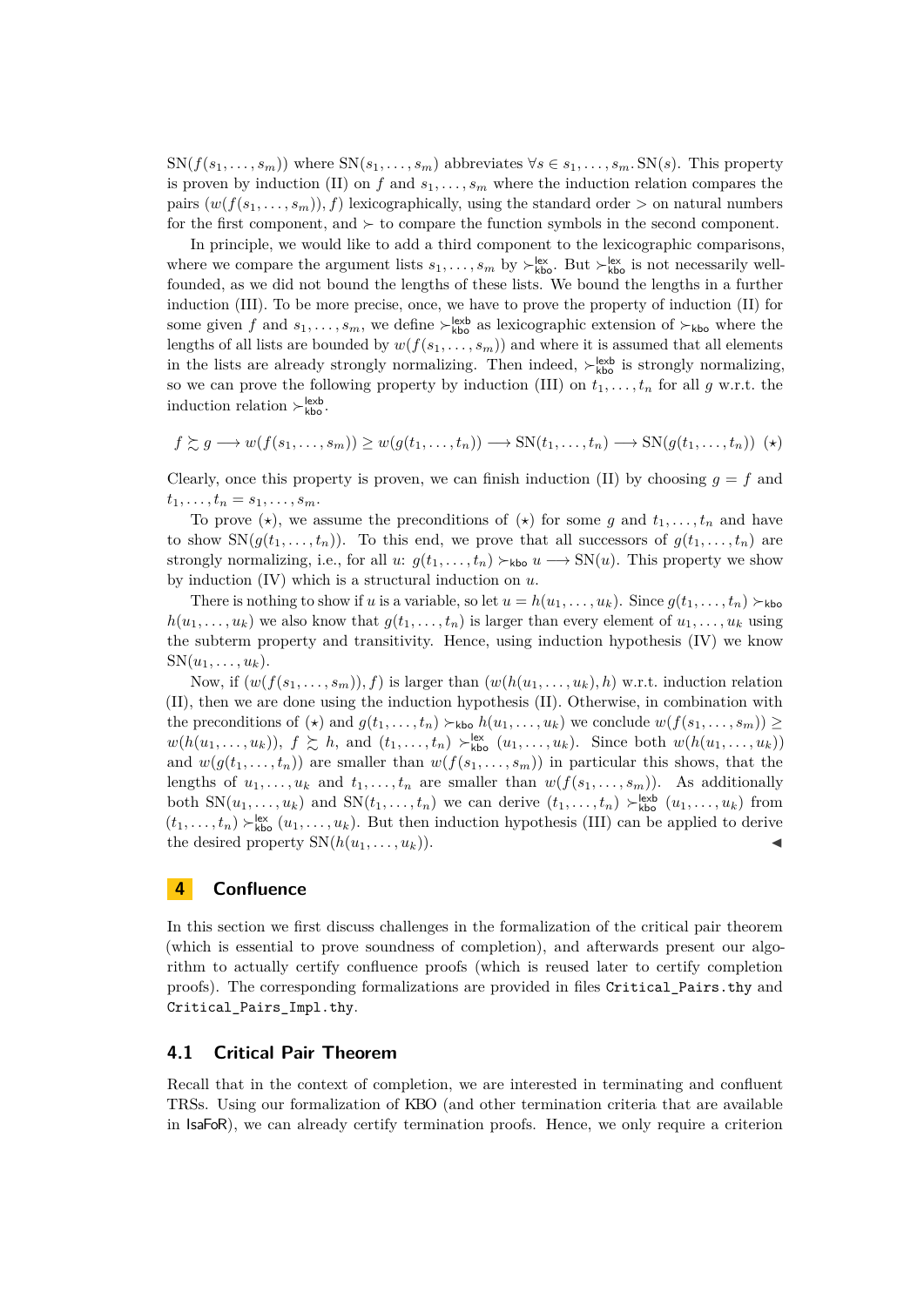to check for confluence. By Newman's lemma (which is trivially formalized), it suffices to analyze local confluence. Here, the key technique is the critical pair theorem of Huet [\[9\]](#page-14-8) – making a result by Knuth and Bendix [\[10\]](#page-14-0) explicit. It states that  $\mathcal R$  is locally confluent if and only if all critical pairs of  $R$  are joinable.

By definition, every critical pair  $(s, t)$ , gives rise to a peak

$$
s = r_1 \theta \mathbb{R} \leftarrow \ell_1 \theta = \ell_1 \theta [\ell_1|_p \theta]_p = \ell_1 \theta [\ell_2 \theta]_p \rightarrow \mathbb{R} \ell_1 \theta [r_2 \theta]_p = t.
$$

Hence, for local confluence all critical pairs must be joinable. Huet, Knuth, and Bendix have shown that for local confluence it is indeed sufficient to show joinability of critical pairs: whenever  $t_1 \nvert_R \leftarrow s \rightarrow_R t_2$  where  $t_1$  and  $t_2$  are not joinable, then there are C,  $\sigma$ ,  $t'_1$ , and  $t'_2$ such that  $t_1 = C[t'_1 \sigma], t_2 = C[t'_2 \sigma],$  and  $(t'_1, t'_2)$  or  $(t'_2, t'_1)$  is a critical pair of R.

In order to formalize the notion of critical pairs in Isabelle, we need a unification algorithm. To this end, we have formalized the algorithm of [\[1,](#page-14-3) Figure 4.5]. In contrast to [\[1\]](#page-14-3) we directly proved all properties (termination, soundness, and completeness) for this concrete algorithm (as opposed to the abstract algorithm of [\[1,](#page-14-3) Chapter 4.6], which transforms unification problems). As a result, the termination argument is a bit easier (it does not rely upon the notion of solved variable), whereas the soundness proof becomes a bit harder (as we had to prove that every result of the unification algorithm is in solved form), cf. Substitution.thy.

Having unification, a problem when formalizing the definition of critical pairs occurred. Notice that in IsaFoR, terms are polymorphic in the set of function symbols (all elements of type  $\alpha$ ) and the set of variables V (all elements of type  $\beta$ ). Hence, to prove the critical pair theorem in a generic way we cannot assume anything on the set of variables. In particular,  $\mathcal V$  might be finite and thus, we might not even have enough variables for building the critical pairs (as their definition requires variable renamed rules) and thus cannot even formulate the critical pair theorem for arbitrary  $\mathcal{V}$ <sup>[1](#page-8-0)</sup>

Since the definition of critical pairs should be executable, we actually do not only want that there are enough variables for the renaming, but we want some executable algorithm which actually performs such a renaming. Therefore, we did not formalize the critical pair theorem for arbitrary infinite sets  $\mathcal{V}$ , but for strings. For this type of variables it was easy to define an efficient and executable renaming algorithm: it just prefixes all variables by  $x$  in the one rule, and by  $y$  in the other rule.

**Findment 4.1.** *A TRS R over*  $\mathcal{T}(\mathcal{F}, String)$  *is locally confluent if and only if all critical pairs of* R *are joinable.*

Note that the theorem does not require any variable-condition for  $R$ . Hence,  $R$  may, e.g., contain left-hand sides which are variables or free variables in right-hand sides.

Further note that there are prior formalizations of the critical pair theorem in other theorem provers. The first one is described in [\[18\]](#page-14-9) using ACL2, and another one is presented in [\[7\]](#page-14-10) using PVS. Our own formalization is similar to the one in [\[7\]](#page-14-10), as both are based on the higher-order structure of Huet's proof. However, there are some differences to [\[7\]](#page-14-10), e.g., in the definition of critical pairs. Whereas in [\[7\]](#page-14-10) arbitrary renaming substitutions and most general unifiers are allowed for building critical pairs, our definition uses specific renaming and unification algorithms. As a consequence, for a finite TRS we only get finitely many critical pairs, whereas in [\[7\]](#page-14-10) one usually has to consider infinitely many critical pairs (which arise from using different variable names in the substitutions).

<span id="page-8-0"></span><sup>1</sup> Also other well-known results are problematic if there are not enough variables. For example, during our formalization we figured out that infinitely many variables are also essential for Toyama's modularity result on confluence [\[27\]](#page-15-6).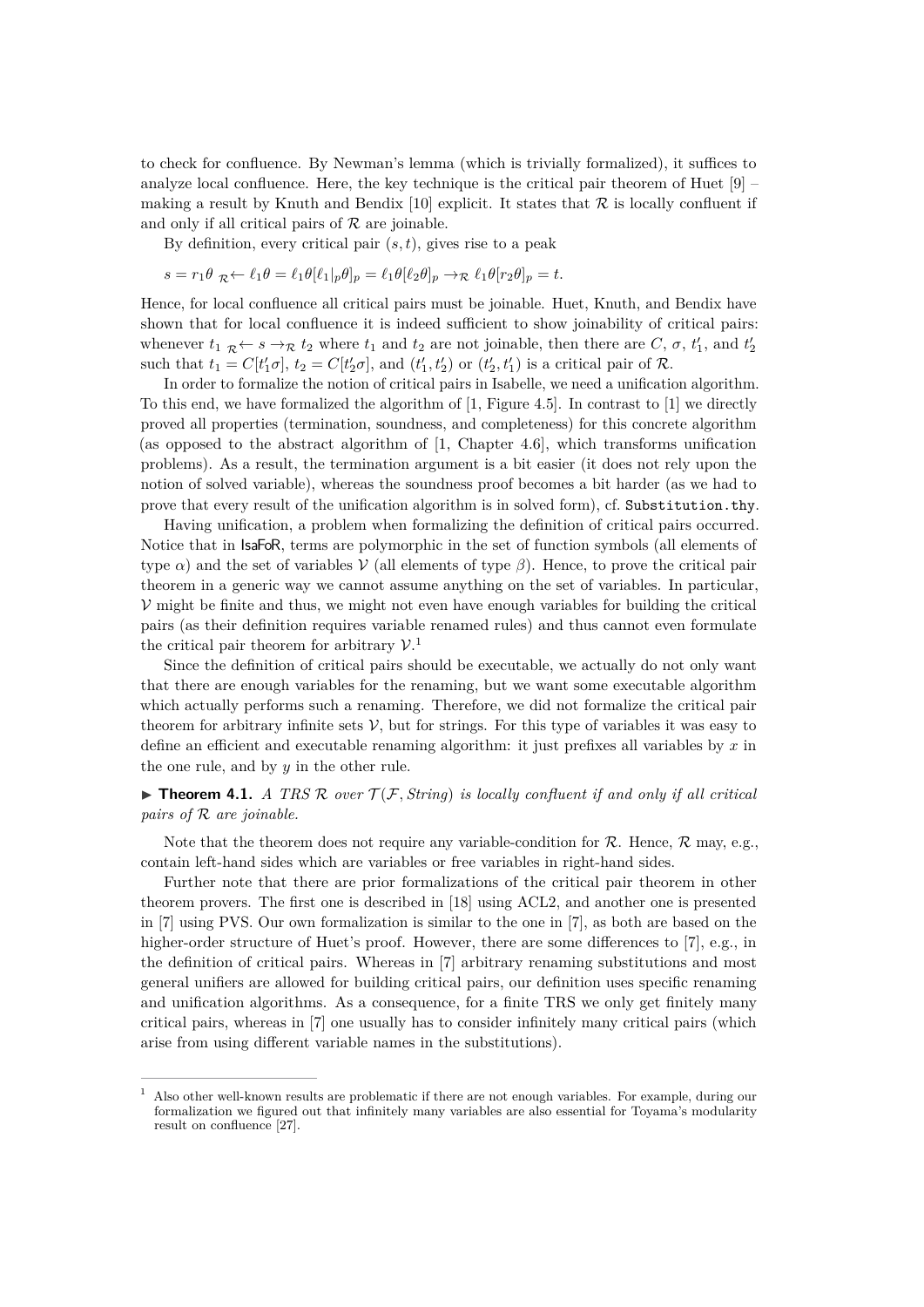#### <span id="page-9-1"></span>**4.2 Certifying Joinability**

To actually certify local confluence proofs, we have to ensure that all critical pairs are joinable. There are two possibilities.

- The certificate provides the joining rewrite sequences for each critical pair.
- The certifier itself computes joining sequences.  $\mathbf{r}$

The first possibility has the advantage that it is easy to formalize. However, it will make the certificates bulky. Even more important, this approach cannot be used to prove non-confluence, since it does not allow to certify that a critical pair is not joinable.

Both disadvantages are resolved in the second approach, where due to termination, for each critical pair  $(s, t)$  we just have to check  $s \downarrow \mathcal{R} = t \downarrow \mathcal{R}$ . Hence, in **IsaFoR** we integrated an automatic check which computes normal forms.

This sounds like a trivial task, where we just define:

*compute-NF*  $\mathcal{R} s \equiv$  if  $\{t \mid s \rightarrow_{\mathcal{R}} t\} = \emptyset$  then t else *compute-NF*  $\mathcal{R}$  (SOME t.  $s \rightarrow_{\mathcal{R}} t$ )

The problem is that *compute-NF* is not a total function (since the parameter  $\mathcal{R}$  might be a nonterminating TRS). Hence, the function package of Isabelle [\[13\]](#page-14-11) accepts *compute-NF* only as partial function, where the defining equation of *compute-NF* is guarded by a condition (if the input belongs to the domain, i.e.,  $R$  is terminating, then the equation is valid). However, conditional equations prevent to use the code generation facility of Isabelle [\[8\]](#page-14-12). Thus, the above definition is not suitable for our setting.

The solution is to use the partial function command of [\[12\]](#page-14-13). It allows to define partial functions which can be code generated, if the functions have a specific shape. In our case, we just have to wrap the result of *compute-NF* in an option-type (where *None* represents nontermination) and everything works fine. For the generated code this means that a call to *compute-NF* may diverge in general. However, we invoke *compute-NF* only if termination of R has already been ensured.

## <span id="page-9-0"></span>**5 Knuth-Bendix Completion**

As in the previous section on confluence, we start with the formalization of the general soundness theorem of completion, and afterwards discuss the certification algorithm for checking completion proofs. The formalizations are available in files Completion.thy and Check\_Completion\_Proof.thy.

#### **5.1 Soundness of Completion**

Having formalized the critical pair theorem, we proceed to also formalize soundness of Knuth-Bendix completion. Since in the end, we are only able to certify finite completion runs (as the input cannot be infinite), we only formalized soundness for finite runs. To this end, we used the completion rules from [\[1\]](#page-14-3) as illustrated in Figure [1.](#page-10-0) However, the restriction to finite runs allowed us to drop the requirement of strict encompassment in the collapse-rule, cf. Theorem [5.2.](#page-10-1)

We write  $(\mathcal{E}_i, \mathcal{R}_i) \rightsquigarrow (\mathcal{E}_{i+1}, \mathcal{R}_{i+1})$  for the application of an arbitrary inference rule to the pair  $(\mathcal{E}_i, \mathcal{R}_i)$  resulting in  $(\mathcal{E}_{i+1}, \mathcal{R}_{i+1})$ .

**Definition 5.1.** A completion *run* for  $\mathcal{E}$  is a finite sequence  $(\mathcal{E}_0, \mathcal{R}_0) \rightsquigarrow^n (\mathcal{E}_n, \mathcal{R}_n)$  of rule applications, where  $\mathcal{E}_0 = \mathcal{E}$  and  $\mathcal{R}_0 = \emptyset$ . A run is *successful* if  $\mathcal{E}_n = \emptyset$  and every critical pair of  $\mathcal{R}_n$  is contained in  $\bigcup_{i \leq n} \mathcal{E}_i$  or is joinable by  $\mathcal{R}_n$ .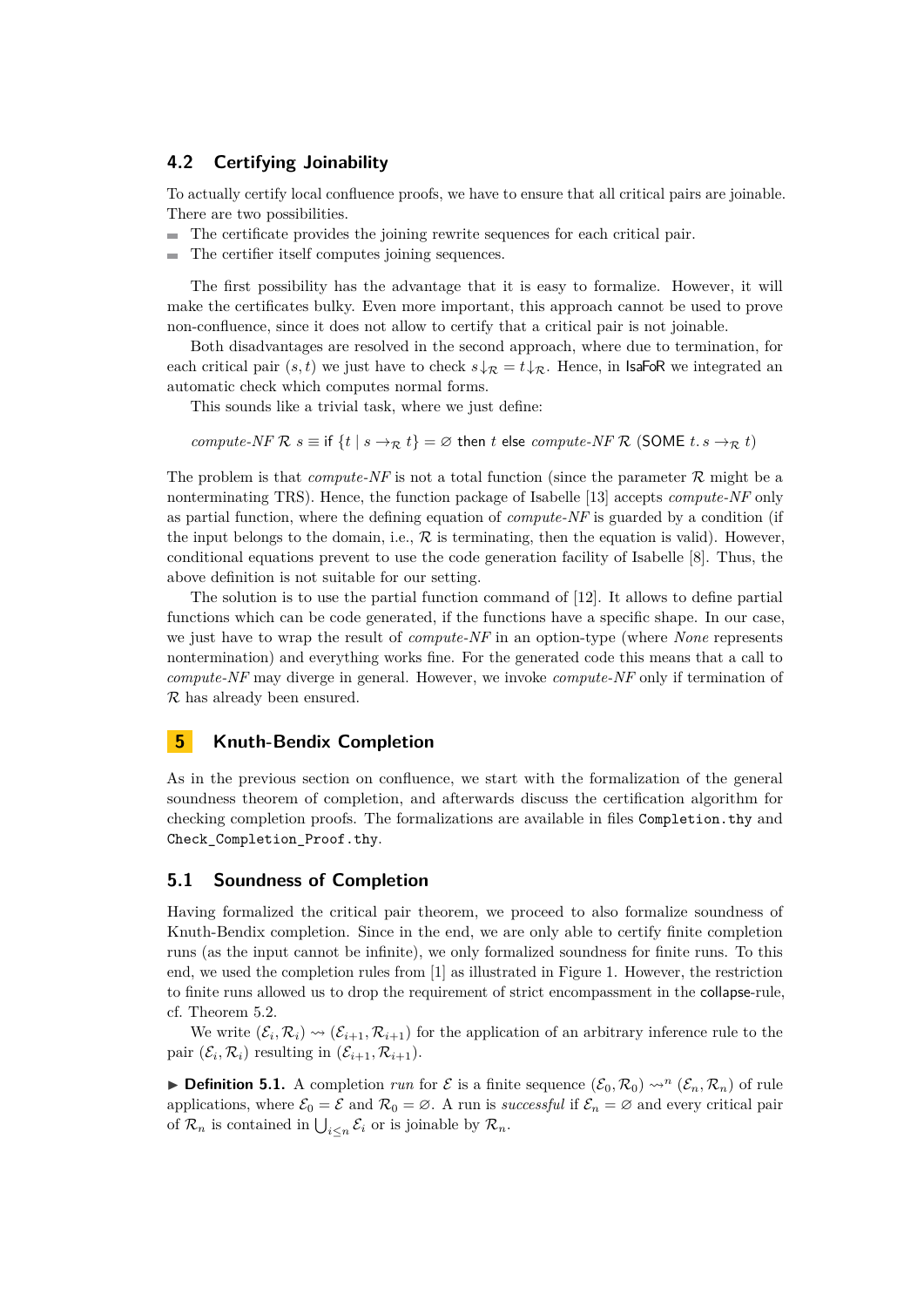<span id="page-10-0"></span>
$$
\frac{(\mathcal{E} \cup \{s \approx t\}, \mathcal{R})}{(\mathcal{E} \cup \{s \approx t\}, \mathcal{R})} (\text{deduce}) \quad \text{if } s \mathrel{\mathcal{R}} \leftarrow u \rightarrow_{\mathcal{R}} t \qquad \frac{(\mathcal{E} \cup \{s \approx s\}, \mathcal{R})}{(\mathcal{E}, \mathcal{R})} (\text{delete})
$$
\n
$$
\frac{(\mathcal{E} \cup \{s \approx t\}, \mathcal{R})}{(\mathcal{E}, \mathcal{R} \cup \{s \rightarrow t\})} (\text{orient}) \quad \text{if } s \succ t \qquad \frac{(\mathcal{E} \cup \{s \approx t\}, \mathcal{R})}{(\mathcal{E}, \mathcal{R} \cup \{t \rightarrow s\})} (\text{orient}) \quad \text{if } t \succ s
$$
\n
$$
\frac{(\mathcal{E} \cup \{s \approx t\}, \mathcal{R})}{(\mathcal{E} \cup \{u \approx t\}, \mathcal{R})} (\text{simplify}_i) \quad \text{if } s \rightarrow_{\mathcal{R}} u \qquad \frac{(\mathcal{E} \cup \{s \approx t\}, \mathcal{R})}{(\mathcal{E} \cup \{s \approx u\}, \mathcal{R})} (\text{simplify}_r) \quad \text{if } t \rightarrow_{\mathcal{R}} u
$$
\n
$$
\frac{(\mathcal{E}, \mathcal{R} \cup \{s \rightarrow t\})}{(\mathcal{E}, \mathcal{R} \cup \{s \rightarrow u\})} (\text{composite}) \quad \text{if } t \rightarrow_{\mathcal{R}} u \qquad \frac{(\mathcal{E}, \mathcal{R} \cup \{s \rightarrow t\})}{(\mathcal{E} \cup \{u \approx t\}, \mathcal{R})} (\text{collapse}) \quad \text{if } s \rightarrow_{\mathcal{R}} u
$$



If  $(\mathcal{E}, \varnothing) \rightsquigarrow^n (\varnothing, \mathcal{R}_n)$  is a successful run for  $\mathcal{E}$ , then  $\mathcal{R}_n$  is confluent, terminating, and equivalent to  $\mathcal E$  (cf. Theorem [5.2\)](#page-10-1). Note that the requirement on critical pairs for a successful run can be replaced by one of the two weaker criteria: either local confluence of  $\mathcal{R}_n$  (all critical pairs are joinable) or generation of all critical pairs of  $\mathcal{R}_n$  during the run (all critical pairs are contained in  $\bigcup_{i\leq n} \mathcal{E}_i$ .

We have formally proven soundness of completion in IsaFoR.

<span id="page-10-1"></span>**Fineorem 5.2** (Soundness of Completion). If  $(\mathcal{E}, \emptyset) \sim^n (\emptyset, \mathcal{R})$  *is a successful run of completion then*  $\mathcal R$  *is confluent, terminating, and equivalent to*  $\mathcal E$ *.* 

**Proof.** Let  $(\mathcal{E}, \varnothing) \rightsquigarrow^n (\varnothing, \mathcal{R})$  be a successful run. Then there are  $\mathcal{E}_i$  and  $\mathcal{R}_i$  with  $(\mathcal{E}_i, \mathcal{R}_i) \rightsquigarrow$  $(\mathcal{E}_{i+1}, \mathcal{R}_{i+1})$  for all  $0 \leq i < n$ ,  $\mathcal{E}_0 = \mathcal{E}, \mathcal{R}_0 = \emptyset, \mathcal{E}_n = \emptyset$ , and  $\mathcal{R}_n = \mathcal{R}$ . In total, we have to prove that  $\mathcal R$  and  $\mathcal E$  are equivalent, that  $\mathcal R$  is terminating, and that  $\mathcal R$  is confluent. Here, for equivalence and termination we just formalized the proofs which are provided in [\[1\]](#page-14-3) since they do not depend on the encompassment condition in the original collapse rule.

The real interesting part is to prove confluence of  $\mathcal{R}$ , where we use proof orders [\[2\]](#page-14-14), which are also utilized in [\[1\]](#page-14-3). More specifically, we formalized the proof using the same structure as in the proof of [\[1,](#page-14-3) Lemma 7.3.4] and just list the most important differences.

In our case, the persistent rules  $\mathcal{R}_{\omega}$  are  $\mathcal{R}_n$ , the set  $\mathcal{R}_{\infty}$  is  $\bigcup_{i\leq n}\mathcal{R}_i$ , the persistent equations are  $\mathcal{E}_{\omega} = \mathcal{E}_n = \emptyset$ , and  $\mathcal{E}_{\infty} = \bigcup_{i \leq n} \mathcal{E}_i$ .

The cost of a proof step  $(s_{i-1}, s_i)$  is just a pair and not a triple as in [\[1\]](#page-14-3), where we keep the first component of the original triple, but drop the part that is concerned with strict encompassment. Instead, we use another well-founded order on rules. To this end, we define the latest occurrence function as  $o(\cdot)$  where  $o(\ell \to r) = \max\{i \mid i \leq n, \ell \to r \in \mathcal{R}_i\}$ . Then we define the cost  $c(\cdot)$  of a proof step as follows: if  $s_{i-1} \leftrightarrow_{\mathcal{E}_{\infty}} s_i$  then  $c(s_{i-1}, s_i) = (\{s_{i-1}, s_i\}, -)$ where the first component is a multiset of terms and the second component is irrelevant; if  $s_{i-1} \stackrel{\ell \to r}{\to} \mathcal{R}_{\infty} s_i$  then  $c(s_{i-1}, s_i) = (\{s_{i-1}\}, n - o(\ell \to r));$  if  $s_{i-1} \stackrel{\ell \to r}{\leftarrow} \mathcal{R}_{\infty} s_i$  then  $c(s_{i-1}, s_i) =$  $({s_i}, n - o(\ell \rightarrow r)).$ 

As in the original proof, these pairs are compared lexicographically, where the first component is compared via the multiset extension of the reduction order  $\succ$ , and the second using the standard greater-than order on natural numbers. Hence, the order on the cost of proof steps is well-founded. Finally, as in the original proof, the cost of a conversion proof  $s \leftrightarrow_{\mathcal{E}_{\infty}\cup\mathcal{R}_{\infty}}^* t$  is the multiset of costs of each single proof step, and these conversion costs are compared via the multiset extension of the cost of a single proof step. This defines the relation  $\succ_{\mathcal{C}}$  on conversion proofs which is well-founded.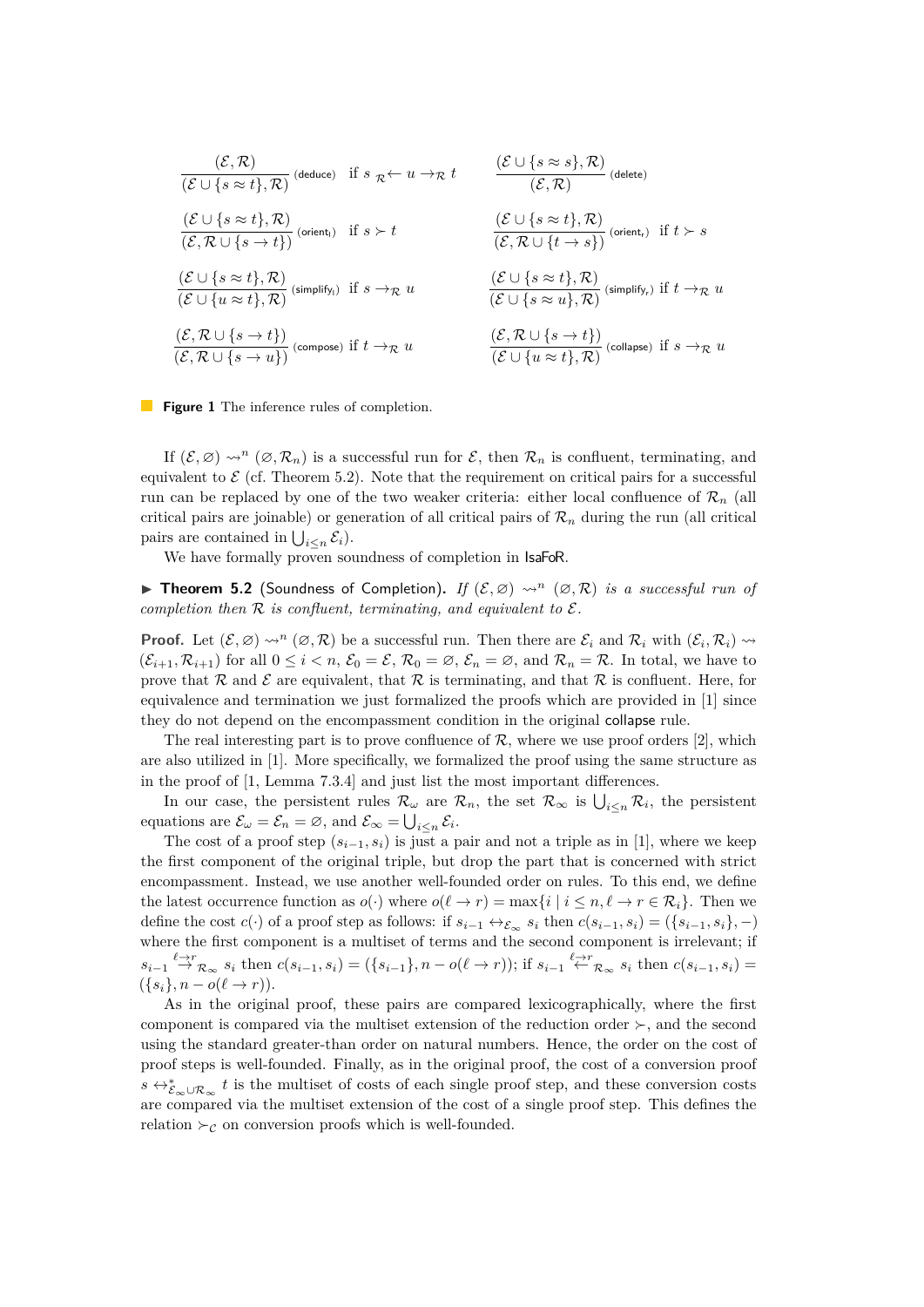In [\[1,](#page-14-3) Lemma 7.3.4] it is stated that whenever there is a conversion  $s \leftrightarrow_{\mathcal{E}_{\infty}\cup\mathcal{R}_{\infty}}^* t$  which is not a rewrite proof of  $\mathcal{R}_{\omega}$ , i.e., a conversion of the form  $s \to_{\mathcal{R}_{\omega}}^* \cdot_{\mathcal{R}_{\omega}}^* \leftarrow t$ , then there is another conversion between  $s$  and  $t$  with less cost. This is performed via a large case analysis (cases 1.1, 1.2, 1.3, 2.1, 2.2, 3.1, and 3.2). This proof can almost completely be formalized in our setting with the new collapse-rule and the different cost function. The reason is that in cases 1.1, 1.2, 1.3, 3.1, and 3.3, collapse does not occur and moreover, there is a decrease of cost due to the first component in the lexicographic combination – and as we have the identical first component, we obtain a decrease of cost by the same reasoning.

Hence, it remains to investigate cases 2.1 and 2.2 where the precondition of both cases is that  $s_{i-1} \to_{\mathcal{R}_{\infty}} s_i$  at position p using a rule  $s \to t \in \mathcal{R}_{\infty} - \mathcal{R}_{\omega}$  and substitution  $\sigma$ . Let  $k = o(s \to t)$ . Thus,  $c(s_{i-1}, s_i) = (\{s_{i-1}\}, n - k)$ . By definition of o and the fact that  $s \to t \notin \mathcal{R}_{\omega} = \mathcal{R}_n$ , we conclude  $k < n$ . Hence, in the step from  $(\mathcal{E}_k, \mathcal{R}_k)$  to  $(\mathcal{E}_{k+1}, \mathcal{R}_{k+1})$  the rule  $s \to t$  is removed from  $\mathcal{R}_k$ , so let  $\mathcal{R}_k = \mathcal{R}' \cup \{s \to t\}.$ 

Now we consider both cases how  $s \to t$  has been removed in the k-th step.

If we used compose (case 2.1) then  $s \to t$  has been replaced by  $s \to u$  since  $t \stackrel{\ell \to r}{\to} \mathcal{R}$  u for some  $\ell \to r \in \mathcal{R}'$ . As  $s \to u \in \mathcal{R}_{k+1}$  we know that  $o(s \to u) > k$  and thus,  $n - k >$  $n - o(s \to u)$ . We follow the original proof by replacing the one proof step  $s_{i-1} \to_{\mathcal{R}_{\infty}} s_i$ by the two proof steps  $s_{i-1} = s_{i-1}[s\sigma]_p \stackrel{s\to u}{\to} \mathcal{R}_{\infty} s_{i-1}[u\sigma]_p \stackrel{\ell \to r}{\leftarrow} \mathcal{R}$ ,  $s_{i-1}[t\sigma]_p = s_i$ . Since the cost of the original proof step  $c(s_{i-1}, s_i) = (\{s_{i-1}\}, n-k)$  is strictly larger than the cost of both new proof steps –  $c(s_{i-1}, s_{i-1}[u\sigma]_p) = (\{s_{i-1}\}, n - o(s \to u))$  yields a decrease in the second component and  $c(s_{i-1}[u\sigma]_p, s_i) = (\{s_i\}, n - o(\ell \to r))$  yields a decrease in the first component – we have constructed a conversion with smaller cost.

Similarly, if we used collapse (case 2.2) then  $s \to t$  has been replaced by  $u \approx t$  since  $s \stackrel{\ell \to r}{\to} \mathcal{R}$ , u for some  $\ell \to r \in \mathcal{R}'$ . As  $\ell \to r \in \mathcal{R}' = \mathcal{R}_{k+1}$  we know that  $o(\ell \to r) > k$  and thus,  $n - k > n - o(\ell \to r)$ . We follow the original proof by replacing the one proof step  $s_{i-1} \to_{\mathcal{R}_{\infty}} s_i$  by the two proof steps  $s_{i-1} = s_{i-1} [s \sigma]_p \stackrel{\ell \to r}{\to}_{\mathcal{R}_{\infty}} s_{i-1} [u \sigma]_p \stackrel{u \approx t}{\leftrightarrow} \varepsilon_{\infty} s_{i-1} [t \sigma]_p = s_i$ . Since the cost of the original proof step  $c(s_{i-1}, s_i) = (\{s_{i-1}\}, n-k)$  is strictly larger than the cost of both new proof steps –  $c(s_{i-1}, s_{i-1}[u\sigma]_p) = (\{s_{i-1}\}, n - o(\ell \to r))$  yields a decrease in the second component and  $c(s_{i-1}[u\sigma], s_i) = (\{s_{i-1}[u\sigma], s_i\}, -)$  yields a decrease in the first component – we have constructed a conversion with smaller cost.

In total, also for our completion rules, we can prove the major lemma that whenever there is a conversion  $s \leftrightarrow_{\mathcal{E}_{\infty} \cup \mathcal{R}_{\infty}}^* t$  which is not a rewrite proof of  $\mathcal{R}_{\omega}$ , then there is another conversion between s and t with less cost w.r.t.  $\succ_{\mathcal{C}}$ . Using this result it is straightforward to show confluence of  $\mathcal{R}_n = \mathcal{R}_\omega$ .

Since  $\mathcal{R}_n$  is terminating it suffices to prove local confluence. By the critical pair theorem we only have to prove joinability of all critical pairs. So, let  $(s, t)$  be some critical pair of  $\mathcal{R}_n$ . If it is not joinable, then by the definition of a successful run we know that  $(s, t) \in \mathcal{E}_{\infty}$  and thus,  $s \leftrightarrow_{\mathcal{E}_{\infty}\cup\mathcal{R}_{\infty}}^* t$ . Since  $\succ_{\mathcal{C}}$  is well-founded and by using the major lemma we know that there also is a conversion of s and t which is a rewrite proof of  $\mathcal{R}_n$ . But this is the same as demanding that s and t are joinable via  $\mathcal{R}_n$ .

#### **5.2 Certification of Completion Proofs**

For checking completion proofs, although Theorem [5.2](#page-10-1) has been formalized, it is not checked whether the completion rules are applied correctly. This allows us to also certify proofs from completion tools which are based on other inference rules than those in Figure [1.](#page-10-0) Instead it is just verified whether the result of the completion procedure is a confluent and terminating TRS that is equivalent to the initial set of equations. How to ensure confluence was already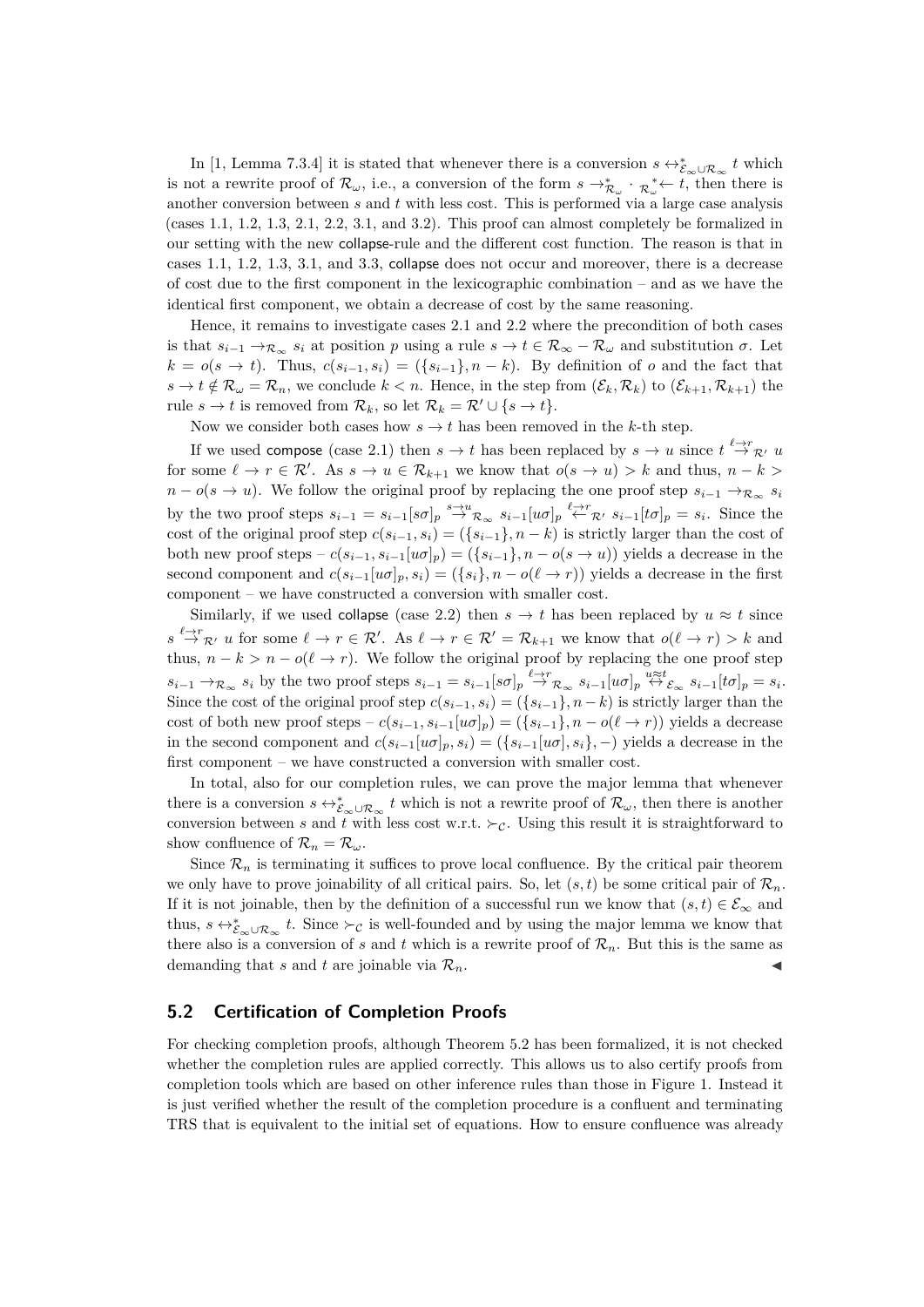described in Section [4.2,](#page-9-1) and for termination we use the existing machinery of **IsaFoR** [\[26\]](#page-15-7).

It remains to check that R is equivalent to  $\mathcal E$  which is done by showing  $\ell \leftrightarrow_{\mathcal E}^* r$  for all  $\ell \to r \in \mathcal{R}$  and  $s \leftrightarrow_{\mathcal{R}}^* t$  for all  $s \approx t \in \mathcal{E}$ .

For the latter, since we already know that  $R$  is confluent and terminating, we just compare the normal forms of  $s$  and  $t$  in the same way as we check joinability of critical pairs in Section [4.2.](#page-9-1)

For the former, we demand a step-wise conversion from  $\ell$  to r as input. Such a conversion can be obtained by storing additional information during the completion run, e.g., a history of all applied inference rules.

Given some successful completion proof from  $\mathcal E$  to  $\mathcal R$ , we can of course also easily implement the decision procedure for  $s \leftrightarrow_{\mathcal{E}}^* t$ . In combination with a formalization of Birkhoff's theorem in the upcoming section, we obtain a formalized decision procedure for  $\mathcal{E} \models s \approx t$ . To be more precise, in the file Check\_Equational\_Proof.thy we provide two means to prove and disprove  $\mathcal{E} \models s \approx t$ , namely by checking a completion proof and afterwards check whether the normal forms of s and t coincide or not. For ensuring  $\mathcal{E} \models s \approx t$  one can alternatively provide a derivation  $s \leftrightarrow_{\mathcal{E}}^* t$ , or a proof tree using the inference rules of equational logic.

#### <span id="page-12-0"></span>**6 Birkhoff 's Theorem**

Birkhoff's theorem [\[3\]](#page-14-2) states that semantic entailment and convertibility are equivalent:  $\mathcal{E} \models s \approx t$  if and only if  $s \leftrightarrow_{\mathcal{E}}^* t$ . To show this theorem we had to formalize semantic entailment. Already at this point we encountered the first problem. Whereas it was easy to formalize term evaluation and whether an  $\mathcal{F}\text{-algebra } (A, I)$  is a model of an equation (written  $I \models s \approx t$ ), a problem occurred in the definition of semantic entailment.

Before describing the problem, we show how  $\mathcal{F}\text{-algebras}$  are formalized in **IsaFoR**, within the file Equational\_Reasoning.thy. As shown in Section [2](#page-1-0) we consider  $\mathcal{F}\text{-algebras consisting}$ of a non-empty carrier  $A$  and an interpretation  $I$ . In Isabelle, a (non-dependently) typed higher-order logic, we represent such interpretations by functions of type  $\alpha \Rightarrow \gamma$  *list*  $\Rightarrow \gamma$ (where lower-case Greek letters denote type variables and  $\gamma$  *list* is the type of finite lists having elements of type  $\gamma$ ) which corresponds to  $\mathcal{F} \to A^* \to A$  from Section [2.](#page-1-0) More specifically, the carrier A as well as the signature  $\mathcal F$  are implicit in the type. In Isabelle it is not possible to quantify over types. Hence, we cannot define semantic entailment by

<span id="page-12-2"></span><span id="page-12-1"></span>
$$
\forall \gamma. \forall I :: \alpha \Rightarrow \gamma \text{ list} \Rightarrow \gamma. ((\forall s' \approx t' \in \mathcal{E}. I \models s' \approx t') \rightarrow I \models s \approx t)
$$
(1)

To solve this problem we just omit the outer quantifier and define  $\mathcal{E} \models s \approx t$  by

$$
\forall I :: \alpha \Rightarrow \gamma \text{ list} \Rightarrow \gamma. ((\forall s' \approx t' \in \mathcal{E}. I \models s' \approx t') \rightarrow I \models s \approx t)
$$
\n
$$
(2)
$$

where  $\gamma$ , the type of carrier elements, is a type variable. To make this dependence more prominent, we write  $\mathcal{E} \models_{\gamma} s \approx t$  in the following.

Using [\(2\)](#page-12-1) we proved one direction of Birkhoff's theorem – whenever  $s \leftrightarrow^*_{\mathcal{E}} t$  then  $\mathcal{E} \models_{\gamma} s \approx t$ – via induction over the length of the conversion  $s \leftrightarrow^*_{\mathcal{E}} t$ . Since in this theorem γ is arbitrary, we have indeed formalized that provability implies semantic entailment as defined in Section [2.](#page-1-0)

For the other direction, we shortly recall the main ideas of the proof of Birkhoff's theorem as presented in  $[1]$ . We construct an  $\mathcal{F}\text{-algebra}$  where the carrier is the set of equivalence classes of  $\leftrightarrow_{\mathcal{E}}^*$ , i.e.,  $A = \mathcal{T}(\mathcal{F}, \mathcal{V})/\leftrightarrow_{\mathcal{E}}^*$  and every symbol is interpreted by itself, i.e.,  $I(f)([t_1]_{\leftrightarrow_{\mathcal{E}}}^*,\ldots,[t_n]_{\leftrightarrow_{\mathcal{E}}^*})=[f(t_1,\ldots,t_n)]_{\leftrightarrow_{\mathcal{E}}^*}$ . Note that I is well-defined, since  $\leftrightarrow_{\mathcal{E}}^*$  is a congruence. It can be shown that  $(A, I)$  is a model of all equations in  $\mathcal{E}$ . Hence, whenever  $\mathcal{E} \models s \approx t$ , then  $[s]_{\leftrightarrow_{\mathcal{E}}^*} = [t]_{\leftrightarrow_{\mathcal{E}}^*}$  and thus,  $s \leftrightarrow_{\mathcal{E}}^* t$ .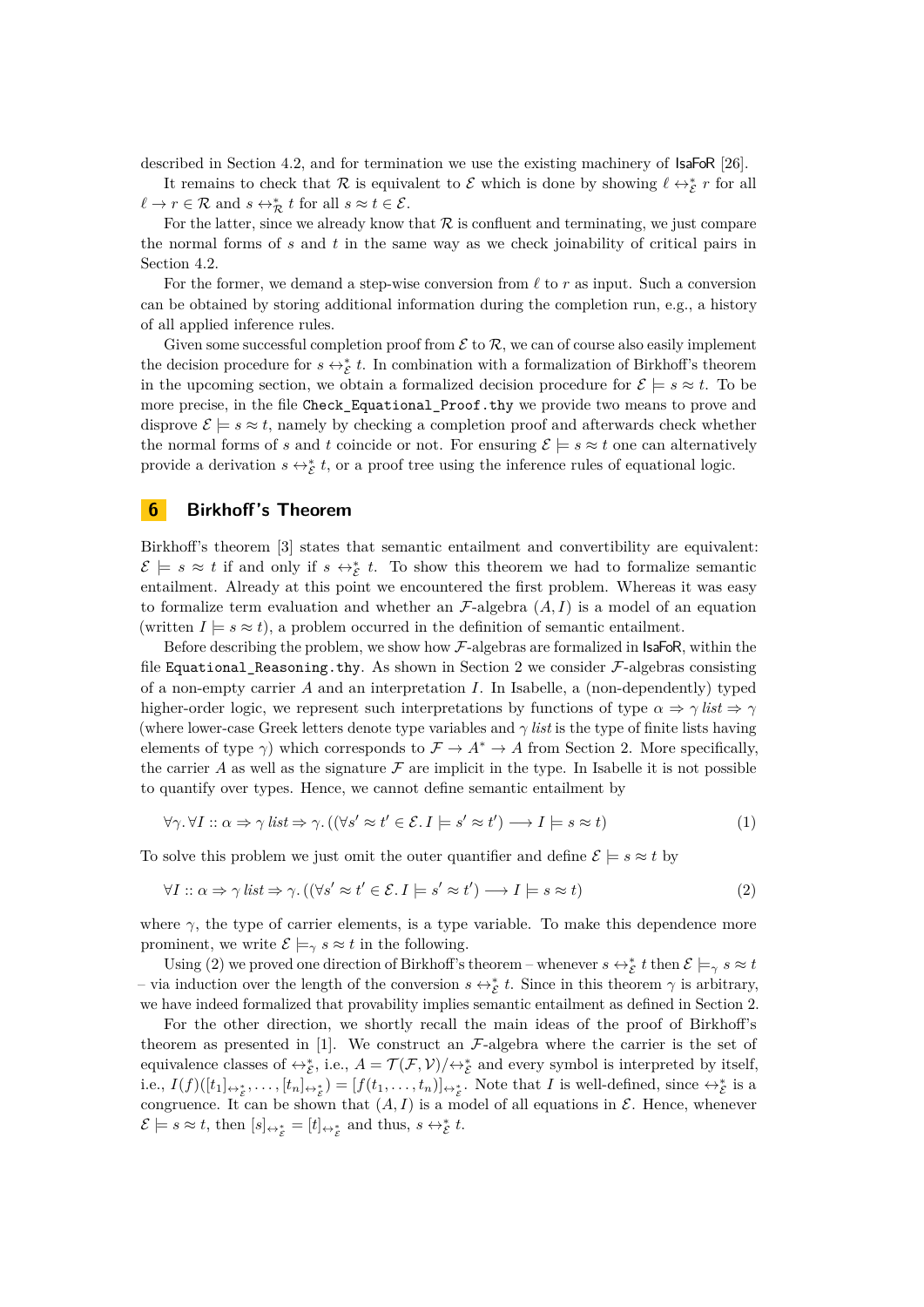The problem in the formalization of this proof is that the carrier  $A = \mathcal{T}(\mathcal{F}, V)/\leftrightarrow_{\mathcal{E}}^*$  is not expressible as type in Isabelle. The reason is that quotient types can only be built statically, and may not depend on a dynamic input like an arbitrary set of equations  $\mathcal{E}$ . To this end, in the formalization we replaced [\(2\)](#page-12-1) by

<span id="page-13-1"></span>
$$
\forall A :: \gamma \ set. \ \forall I. \ well-defined_A(I) \land (\forall s' \approx t' \in \mathcal{E}. I \models s' \approx t') \longrightarrow I \models s \approx t \tag{3}
$$

where the carrier  $A$  is not a type, but an arbitrary set having elements from the parametric type  $\gamma$ . Here, the predicate *well-defined*<sub>A</sub>(I) checks whether the interpretation I is welldefined w.r.t. the carrier A, i.e., for every f it must be ensured that  $I(f)(a_1, \ldots, a_n) \in A$ whenever each  $a_i \in A$ . In [\(1\)](#page-12-2) and [\(2\)](#page-12-1) this was automatically enforced by the type system, but this is no longer true in [\(3\)](#page-13-1). With this definition we finally write  $\mathcal{E} \models_{\gamma} s \approx t$  to denote that the considered carriers are of type  $\gamma$  *set*.

By [\(3\)](#page-13-1) it is straightforward to formalize Birkhoff's theorem using the proof ideas above. For the direction from semantic to syntactic entailment we choose  $\gamma$  to be the type of sets of terms, written  $(\alpha, \beta)$  term set in Isabelle, where  $\alpha$  is the type of function symbols and  $\beta$  the type of variables.

**Find 5.1** (Birkhoff). Let  $\mathcal{E}$  be a set of equations over terms of type  $(\alpha, \beta)$  term. Let  $\alpha$ , β*, and* γ *be arbitrary types. Then we have:*

*Whenever*  $s \leftrightarrow_{\varepsilon}^* t$  *then*  $\varepsilon \models_{\gamma} s \approx t$ *.* 

*Whenever*  $\mathcal{E} \models_{(\alpha,\beta) \text{ terms set } S \approx t \text{ then } s \leftrightarrow^*_{\mathcal{E}} t$ .

 $\mathcal{E} \models_{(\alpha,\beta) \text{ terms set}} s \approx t \text{ if and only if } s \leftrightarrow_{\mathcal{E}}^* t.$ 

#### <span id="page-13-0"></span>**7 Conclusion**

In this paper we formalized several properties of KBO including well-foundedness, where we used a variant with quasi-precedences, subterm coefficient functions, and infinite signatures. For well-foundedness we used a direct proof, and we illustrated why Kruskal's tree theorem could only be applied in a less powerful variant of KBO. Moreover, we have formalized the critical pair theorem, Birkhoff's theorem, and soundness of Knuth-Bendix completion for finite runs, where we could drop the strict encompassment condition. The latter result was already mentioned in a preliminary paper [\[22\]](#page-15-8) and it has been extended in [\[28,](#page-15-9) Sections 5.1.2 and 6.1.2] to other versions of completion: Winkler showed that the strict encompassment condition can also be dropped for ordered completion [\[2\]](#page-14-14) and normalized completion [\[15\]](#page-14-15), if one considers finite runs, although without any formalization.

As far as we know, our results are the first formalizations of KBO, completion, and Birkhoff's theorem. Besides the generic theorems, we also developed executable criteria which allow us to certify completion proofs and (non-)derivability proofs, e.g., we can certify proofs from KBCV [\[23\]](#page-15-10) and MKBTT [\[29\]](#page-15-11).

Related work in Coq also allows checking a TRS for local confluence and termination, where C*i*ME3 [\[5\]](#page-14-16) generates proof scripts for Coq. Although C*i*ME3 contains functionality to check derivability, we did not find any possibility to certify completion proofs or nonderivability proofs.

We also mention that resolution based ATPs are already used for finding and certifying proofs, but in a different way than we have presented: Sledgehammer [\[4\]](#page-14-17) extracts the axioms used in a refutation proof (found by an external ATP) and then tries to find a certified proof using a variant of the Metis ATP whose inferences go through Isabelle's kernel.

An interesting future work would be to integrate our findings into Sledgehammer.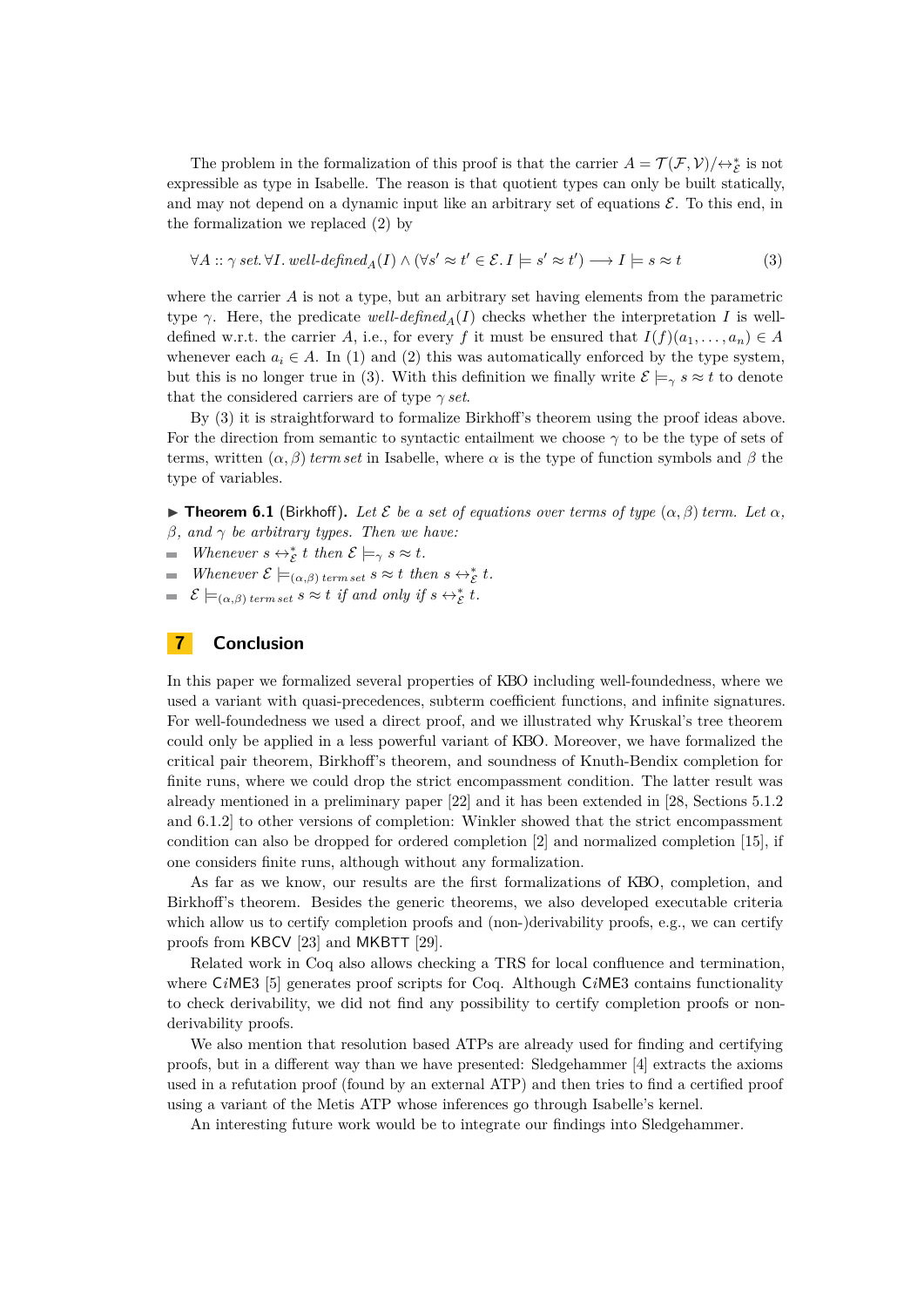## **Acknowledgments**

The authors are listed in alphabetical order regardless of individual contributions or seniority. We thank the anonymous referees for their helpful comments and remarks.

#### **References**

- <span id="page-14-3"></span>**1** F. Baader and T. Nipkow. *Term Rewriting and All That*. New York, USA, paperback edition, Aug. 1999. doi:[10.2277/0521779200](http://dx.doi.org/10.2277/0521779200).
- <span id="page-14-14"></span>**2** L. Bachmair and N. Dershowitz. Equational inference, canonical proofs, and proof orderings. *J. ACM*, 41(2):236–276, 1994. doi:[10.1145/174652.174655](http://dx.doi.org/10.1145/174652.174655).
- <span id="page-14-2"></span>**3** G. Birkhoff. On the structure of abstract algebras. *Math. Proc. Cambridge*, 31(4):433–454, 1935. doi:[10.1017/S0305004100013463](http://dx.doi.org/10.1017/S0305004100013463).
- <span id="page-14-17"></span>**4** S. Böhme and T. Nipkow. Sledgehammer: Judgement day. In *International Joint Conference on Automated Reasoning, IJCAR'10*, volume 6173 of *Lecture Notes in Computer Science*, pages 107–121. doi:[10.1007/978-3-642-14203-1\\_9](http://dx.doi.org/10.1007/978-3-642-14203-1_9).
- <span id="page-14-16"></span>**5** É. Contejean, P. Courtieu, J. Forest, O. Pons, and X. Urbain. Automated certified proofs with C*i*ME3. In *Rewriting Techniques and Applications, RTA'11*, volume 10 of *Leibniz International Proceedings in Informatics*, pages 21–30. doi:[10.4230/LIPIcs.RTA.2011.21](http://dx.doi.org/10.4230/LIPIcs.RTA.2011.21).
- <span id="page-14-4"></span>**6** J. Dick, J. Kalmus, and U. Martin. Automating the Knuth-Bendix ordering. *Acta Inform.*, 28(2):95–119, 1990. doi:[10.1007/BF01237233](http://dx.doi.org/10.1007/BF01237233).
- <span id="page-14-10"></span>**7** A. L. Galdino and M. Ayala-Rincón. A formalization of the Knuth-Bendix-Huet critical pair theorem. *J. Automat. Reason.*, 45(3):301–325, 2010. doi:[10.1007/s10817-010-9165-2](http://dx.doi.org/10.1007/s10817-010-9165-2).
- <span id="page-14-12"></span>**8** F. Haftmann and T. Nipkow. Code generation via higher-order rewrite systems. In *Functional and Logic Programming, FLOPS'10*, volume 6009 of *Lecture Notes in Computer Science*, pages 103–117. doi:[10.1007/978-3-642-12251-4\\_9](http://dx.doi.org/10.1007/978-3-642-12251-4_9).
- <span id="page-14-8"></span>**9** G. Huet. Confluent reductions: Abstract properties and applications to term rewriting systems. *J. ACM*, 27(4):797–821, 1980. doi:[10.1145/322217.322230](http://dx.doi.org/10.1145/322217.322230).
- <span id="page-14-0"></span>**10** D. E. Knuth and P. Bendix. Simple word problems in universal algebras. In *Computational Problems in Abstract Algebra*, pages 263–297. 1970.
- <span id="page-14-6"></span>**11** K. Korovin and A. Voronkov. Orienting rewrite rules with the Knuth-Bendix order. *Inform. and Comput.*, 183(2):165–186, 2003. doi:[10.1016/S0890-5401\(03\)00021-X](http://dx.doi.org/10.1016/S0890-5401(03)00021-X).
- <span id="page-14-13"></span>**12** A. Krauss. Recursive definitions of monadic functions. In *Workshop on Partiality and Recursion in Interactive Theorem Proving, PAR'10*, volume 43 of *Electronic Proceedings in Theoretical Computer Science*, pages 1–13. doi:[10.4204/EPTCS.43.1](http://dx.doi.org/10.4204/EPTCS.43.1).
- <span id="page-14-11"></span>**13** A. Krauss. Partial and nested recursive function definitions in higher-order logic. *J. Automat. Reason.*, 44(4):303–336, 2010. doi:[10.1007/s10817-009-9157-2](http://dx.doi.org/10.1007/s10817-009-9157-2).
- <span id="page-14-5"></span>**14** M. Ludwig and U. Waldmann. An extension of the Knuth-Bendix ordering with LPO-like properties. In *LPAR'07*, volume 4790 of *Lecture Notes in Computer Science*, pages 348–362. doi:[10.1007/978-3-540-75560-9\\_26](http://dx.doi.org/10.1007/978-3-540-75560-9_26).
- <span id="page-14-15"></span>**15** C. Marché. Normalized rewriting: An alternative to rewriting modulo a set of equations. *J. Symb. Comp.*, 21(3):253–288, 1996. doi:[10.1006/jsco.1996.0011](http://dx.doi.org/10.1006/jsco.1996.0011).
- <span id="page-14-7"></span>**16** A. Middeldorp and H. Zantema. Simple termination of rewrite systems. *Theor. Comput. Sci.*, 175(1):127–158, 1997. doi:[10.1016/S0304-3975\(96\)00172-7](http://dx.doi.org/10.1016/S0304-3975(96)00172-7).
- <span id="page-14-1"></span>**17** T. Nipkow, L. C. Paulson, and M. Wenzel. *Isabelle/HOL - A Proof Assistant for Higher-Order Logic*, volume 2283 of *Lecture Notes in Computer Science*. 2002. doi:[10.1007/](http://dx.doi.org/10.1007/3-540-45949-9) [3-540-45949-9](http://dx.doi.org/10.1007/3-540-45949-9).
- <span id="page-14-9"></span>**18** J. Ruiz-Reina, J. Alonso, M. Hidalgo, and F.-J. Martín-Mateos. Formal proofs about rewriting using ACL2. *Ann. Math. Artif. Intel.*, 36(3):239–262, 2002. doi:[10.1023/A:](http://dx.doi.org/10.1023/A:1016003314081) [1016003314081](http://dx.doi.org/10.1023/A:1016003314081).